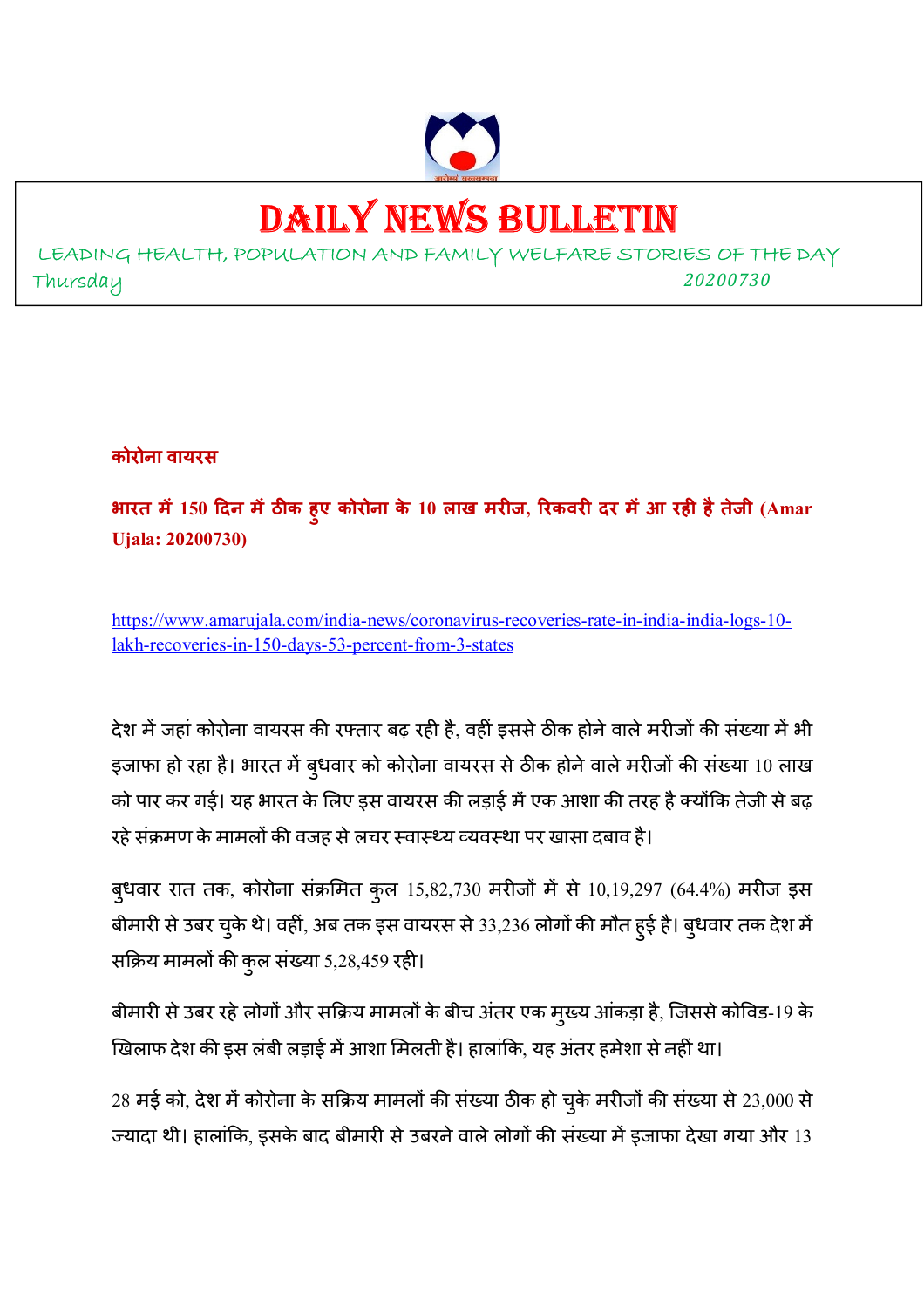जून आते-आते यह अंतर खत्म हो गया। वहीं, बुधवार तक सक्रिय मामलों और ठीक हो चुके मरीजों की संख्या में 4,90,838 का अंतर रहा।

कोरोना वायरस से ठीक होने वाले मरीजों की संख्या को 10 लाख पहुंचने में दो मार्च के बाद से 150 दिन लगे हैं, लेकिन हर तिमाही में ठीक होने की रफ्तार में तेजी देखी गई। कोरोना से ठीक होने वाले मरीजों को संख्या को 2,50,000 पहुंचने में 114 दिनों का समय लगा। अगले 2,50,000 मरीजों को ठीक होने में 17 दिन लगे। वहीं, ठीक होने वाले मरीजों की संख्या को 7,50,000 पहुंचने में 11 दिन और आखिरी  $2,50,000$  मरीज केवल आठ दिन में ठीक ह्ए।

देशभर में, 64.4% मरीज कोरोना वायरस से ठीक हुए हैं, जबकि दुनियाभर में यह आंकड़ा 61.9% पर है। दिल्ली में कोरोना के कुल 1,33,310 मामलों में से 89 फीसदी को अस्पताल से छुट्टी दी जा चुकी है और देश में ठीक होने का अनुपात सबसे अधिक यहीं है।

लद्दाख (80 फीसदी), हरियाणा (78 फीसदी), असम (76 फीसदी) और तेलंगाना (75 फीसदी) देश के वो पांच राज्य हैं, जहां कोरोना से ठीक होने की दर सबसे अधिक है।

महाराष्ट्र में 2,39,755 मरीज कोरोना से ठीक हुए हैं, जबकि राज्य में अब तक 4,00,651 लोग कोविड-19 से संक्रमित हुए हैं। महाराष्ट्र में जितने मरीज ठीक हुए हैं, वो देश के कुल उबर चुके मरीजों की संख्या का एक-चौथाई है। वहीं, तमिलनाड़ु में सामने आए 2,34,114 मामलों में से 1,72,883 मरीज इलाज के बाद ठीक हुए हैं।

देश के कुल 53 फीसदी उबर चुके मरीज महाराष्ट्र, तमिलनाडु और दिल्ली से हैं। गौरतलब है कि वायरस से सबसे ज्यादा प्रभावित राज्यों की सूची में भी यही राज्य शामिल हैं, जहां देश के 48.5 फीसदी मामले सामने आए हैं।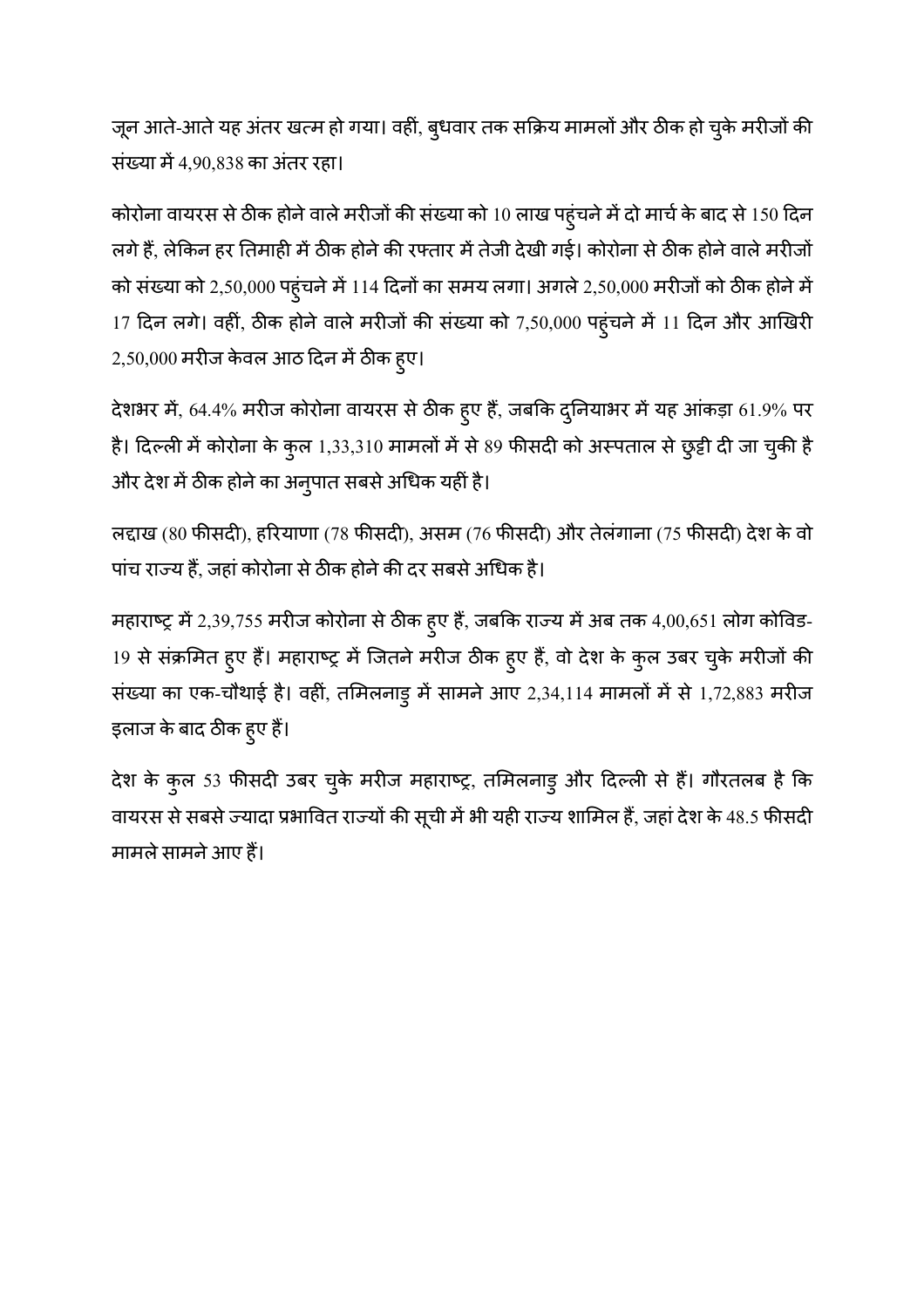# **कोरोना वायरस (Hindustan: 20200730)**

https://epaper.livehindustan.com/imageview\_224001\_86092328\_4\_1\_30-07-2020\_3\_i\_1\_sf.html

# देश में १० लाख लोगों ने कोरोना को मात दी

नई दिल्ली | विशेष संवाददाता

राहत

• वर्ल्डोमीटर के मुताबिक, 10 लाख 20 हजार मरीज ठीक हो चुके • 15 लाख के पार हुए कोरोना

वायरस के कुल मॉमले

यह आंकड़ा 14 लाख के पार पहुंचा था। केंद्रीय स्वास्थ्य मंत्रालय के सुबह आठ बजे तक जारी आंकडों के अनसार पिछले एक दिन में संक्रमण के 48,513 केस सामने आए। जिससे बुधवार को संक्रमितों की संख्या 15,31,670 पर पहुंच गई। ▶ 20 हजार केस पेज 17

देश में बढते संक्रमण के बीच राहत की बात यह भी है कि अब 10 लाख लोग कोरोना को मात दे चुके हैं। वल्डोंमीटर के मुताबिक बुधवार रात स्वस्थ होने वाले लोगों की संख्या 10,20,337 हो गई थी।

इस राहत भरी खबर के बीच चिंता की बात यह भी है कि दो दिन के अंदर कोरोना संक्रमण के करीब एक लाख मामलों का इजाफा हुआ है। कोविड-19 के कुल मामलों की संख्या 15 लाख के पार हो चुकी है। दो दिन पहले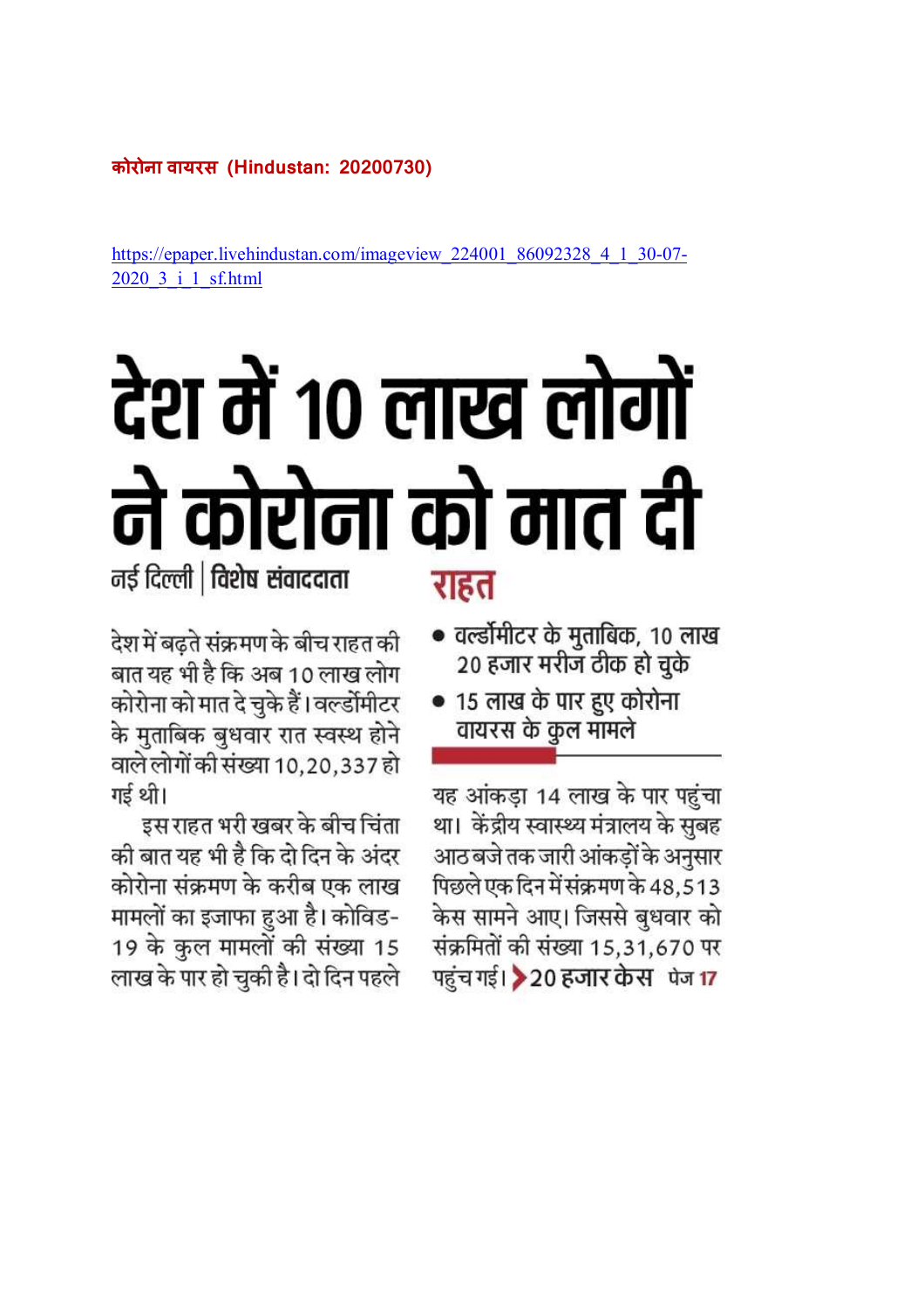# **India coronavirus numbers explained: 50,000-figure breached, recoveries cross one million (The Indian Express: 20200730)**

https://indianexpress.com/article/explained/india-coronavirus-numbers-explained-casesdeaths-recoveries-andhra-pradesh-maharashtra-6530429/

India Coronavirus Cases: The number of new cases in the country crossed the 50,000-mark for the first time on Wednesday. On the same day, the number of people who have already recovered from the disease crossed the one million mark.

India Coronavirus Cases: Andhra Pradesh detected more than 10,000 new cases of novel Coronavirus infections on Wednesday, and it was the first time since mid-March that any state had reported more cases than Maharashtra on any day. Maharashtra found 9,211 new cases on Wednesday, and the number of people who have been infected in the state so far went past 4 lakh.

It was also only the second time that any state had reported more than 10,000 positive cases in a single day. On July 22, Maharashtra had detected over 10,500 new cases.



coronavirus, coronavirus news, covid 19, india covid 19 cases, coronavirus india update, coronavirus cases today update, coronavirus cases, delhi corona news, gujarat coronavirus, andhra pradesh coronavirus, west bengal coronavirus, up coronavirus news, maharashtra coronavirus Daily Covid-19 cases in India in July. The number of new cases crossed the 50,000-mark for the first time on Wednesday, July 29, 2020.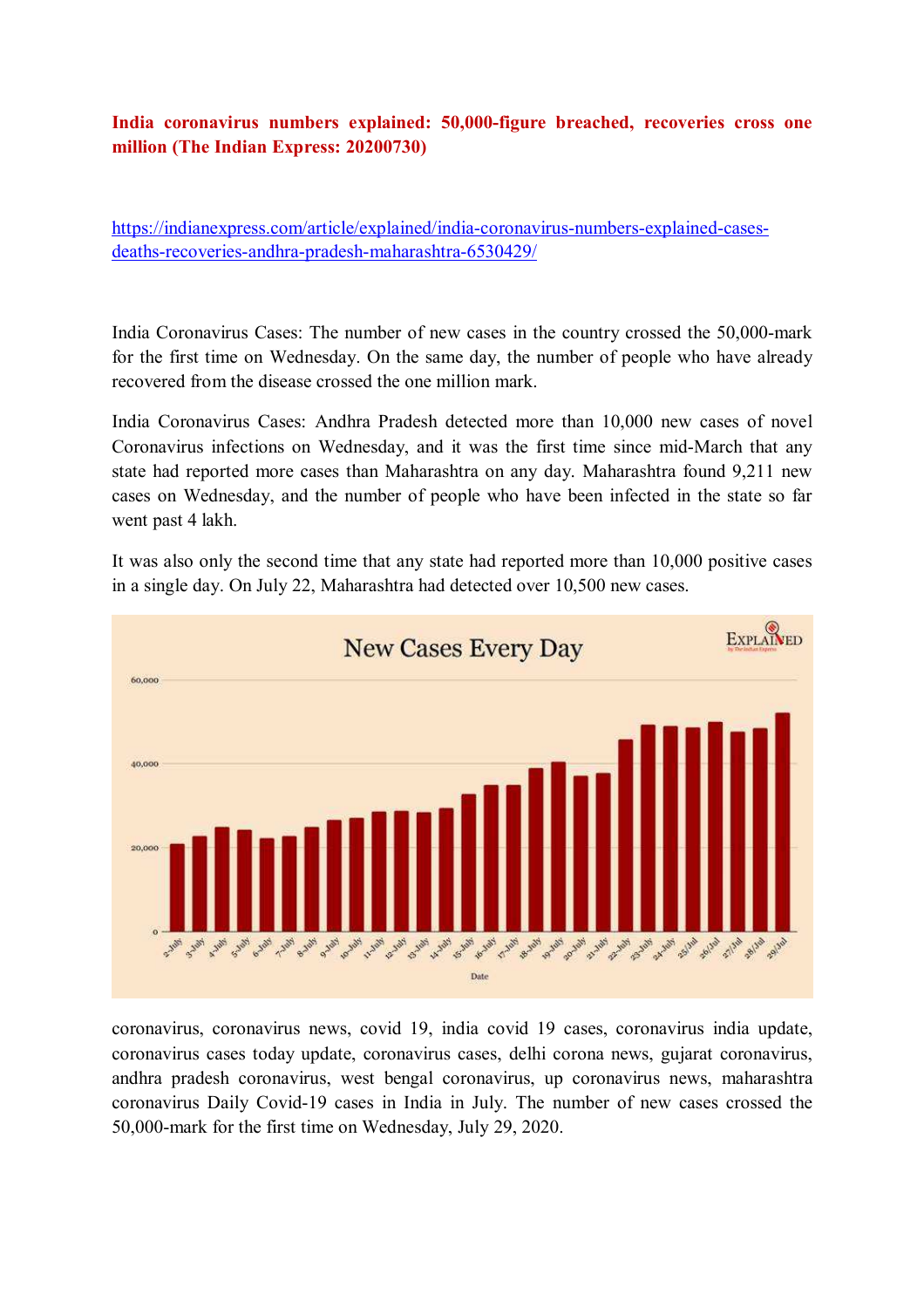Ever since the first infections in Maharashtra were detected in the second week of March, the state has been contributing the highest number of positive cases in the country. Even in the initial days, there were only a couple of occasions when other states –the outbreak was confined to Kerala, Delhi, Telangana and Rajasthan at that time – had reported more cases than Maharashtra, but those days daily new discoveries were still in single digits.

As it raced ahead, Maharashtra's contribution to the national tally was far greater than others. At its peak, during the month of May, more than 40 per cent of all cases detected in India every day were coming from Maharashtra. The state also accounted for more than 35 per cent of the country's total caseload in those days.

These contributions have progressively come down now. These days, less than 20 per cent of all cases detected in the country every day are in Maharashtra. And the state's share of the total national caseload has fallen to just about 25 per cent (four lakh in national tally of 15.85 lakh).

Even then, Maharashtra's position had remained unchallenged as far as absolute numbers of daily new cases was concerned. Andhra Pradesh is the first state to have gone past Maharashtra's daily tally.

Andhra Pradesh has seen a phenomenal growth in its cases in this month. Its total cases have risen from less than 15,000 at the end of June to more than 1.2 lakh now, an increase of almost 725 per cent. Usually, states with large caseloads don't have long durations of high growth. Their growth tends to fall off after a few days. That is because, states would have to discover higher number of positive cases every day to sustain that growth. States like Telangana, Tamil Nadu or Karnataka, which showed a surge in this month, slowed down or stabilised after a few days or weeks. Even if, in absolute numbers, they continued to detect similar number of cases every day, the growth, in percentage, has fallen off.

Andhra Pradesh, however, has defied that trend and sustained a very high growth for a long time now. In July, its cases have grown at an average of 7.55 per cent per day. The only comparable state has been Karnataka, which has grown by 7.14 per cent per day during this time. Karnataka's caseload has increased from 15,242 to 112,504 during this month, an increase of 638 per cent. But Karnataka's growth seems to tapering off now, at least in comparison to Andhra Pradesh.

Top ten states with maximum caseload:

| <b>STATE</b>           |         |        | TOTAL POSITIVE NEW CASES TOTAL RECOVERIES | <b>DEATHS</b> |
|------------------------|---------|--------|-------------------------------------------|---------------|
| Maharashtra 400,651    |         | 9,211  | 239,755                                   | 14,463        |
| Tamil Nadu             | 234,114 | 6,426  | 172,883                                   | 3,741         |
| Delhi                  | 133,310 | 1,035  | 118,633                                   | 3,907         |
| Andhra Pradesh 120,390 |         | 10,093 | 55,406                                    | 1,213         |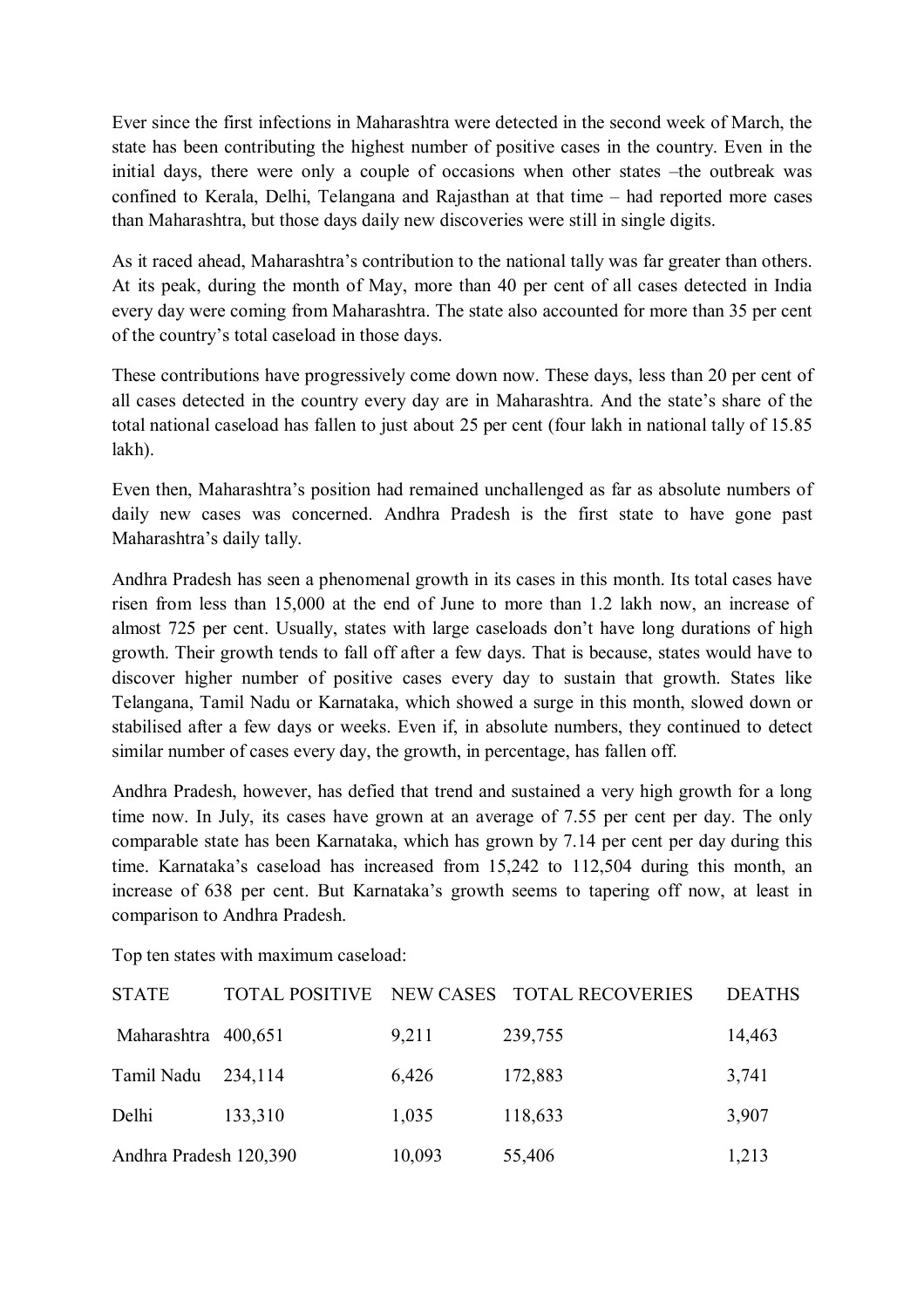| Karnataka            | 112,504 | 5,503 | 42,901 | 2,155 |
|----------------------|---------|-------|--------|-------|
| Uttar Pradesh 77,334 |         | 3,383 | 45,807 | 1,530 |
| West Bengal          | 65,258  | 2,294 | 44,116 | 1,490 |
| Telangana            | 60,717  | 1,811 | 44,572 | 505   |
| Gujarat              | 59,126  | 1,144 | 43,195 | 2,396 |
| <b>Bihar</b>         | 45,919  | 2,328 | 30,504 | 273   |

Thanks largely to Andhra Pradesh, which reported more than 10,000 cases on Wednesday, compared to between 7,000 and 8,000 it was reporting these days, the total number of new cases in the country crossed the 50,000-mark for the first time. For over a week now, this number had been hovering around 50,000 but stopping just short of that. On Wednesday, however, 52,123 new cases were detected, to take the total number of people found infected with the disease in India till now to 15.83 lakh.

The number of people who have already recovered from the disease also crossed the one million mark on Wednesday. More than 10.2 lakh people, or about 64 per cent of those infected, have now recovered.

# **Over half of Haryana's Covid cases, over 60% deaths in 2 districts (The Indian Express: 20200730)**

https://indianexpress.com/article/cities/chandigarh/over-half-haryana-covid-cases-60-deaths-2-districts-6530456/

Both Faridabad and Gurgaon have till date, reported 17,207 cases and 251 deaths, while the remaining 20 districts of Haryana have so far got 16,424 cases and 162 deaths till date.

More than half of Haryana's positive cases of coronavirus infections and nearly 61 per cent deaths are only in two districts of Faridabad and Gurgaon.

Both the districts have, till date, reported 17,207 cases and 251 deaths, while the remaining 20 districts of Haryana have so far got 16,424 cases and 162 deaths till date.

Haryana added another 755 cases of new infections and seven deaths in the last 24 hours. Faridabad reported maximum 198 cases and Gurgaon reported 91. Other districts that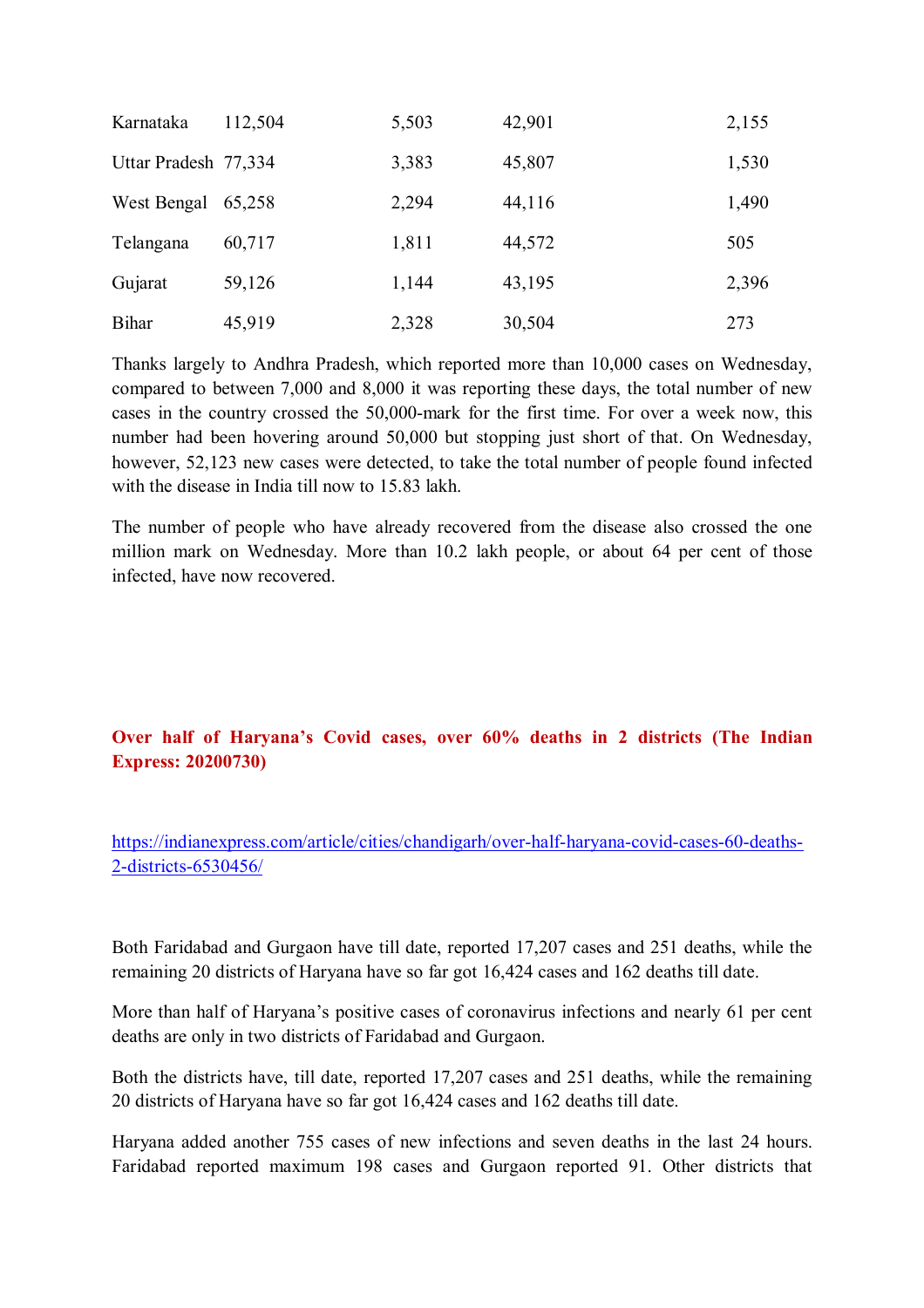reported cases were Sonipat (26), Rohtak (35), Bhiwani (4), Rewari (32), Karnal (35), Ambala (75), Jhajjar (2), Palwal (17), Mahendragarh (10), Hisar (14), Panipat (38), Nuh (13), Kurukshetra (13), Sirsa (21), Jind (43), Fatehabad (18), Panchkula (46), Yamunanagar (14), Kaithal (7) and Charkhi Dadri (3). Panchkula district administration's Covid bulletin released on Wednesday evening, however, mentioned 50 new cases in the last 24 hours.

A total of 662 patients also recovered taking the number of total recovered patients to 26420. State's recovery rate touched 78.56 per cent while the fatality rate was 1.23 per cent, Wednesday evening.

Among the seven patients, who lost their lives due to Covid in the last 24 hours, two patients each died in Faridabad and Panipat, while one each died in Gurgaon, Sonipat and Rohtak.

According to state Covid bulletin, there were 6,798 active Covid patients across the state including 147 critical patients out of which 129 were on oxygen support and 18 were on ventilator support.

Faridabad and Gurgaon continue to be far ahead in case count for over a month now.

Till date, while Gurgaon has reported 8,912 cases (1,018 active), Faridabad has reported 8,295 cases (1,645 active). Remaining all districts across Haryana have below 500 active cases, while five districts have below 50 active cases, as on date — Bhiwani has 44 active cases, Charkhi Dadri (48), Nuh (59), Kaithal (68), and Jind (77).

9 more testing labs in next 10 days

CM Manohar Lal Khattar directed officers to set up nine new Covid-19 testing laboratories in the next 10 days and conduct a special campaign to motivate people to wear masks during Unlock-3. Khattar directed officers that at least one Covid-19 testing lab should be opened in each district where the testing is facilitated by RT-PCR system instead of antigen testing.

Additional Chief Secretary, Medical Education and Research Department, Alok Nigam said, "At present, there are 16 Covid-19 testing labs in the state including 11 in government and five in private hospitals. The Chief Minister has ordered that one new lab each in four district government hospitals and in five medical colleges should be set up within the next 10 days."

Khattar presided over the meeting of disaster management committee with various departments to take stock of the Covis-19 situation.

Police told to act tough

Police officers have also been asked to spread awareness at traffic intersections regarding wearing masks or covering the mouth and nose with a 'gamchcha'. "The Chief Minister also directed the police department to strictly enforce the wearing of masks and issue challans on the offenders on the spot giving them at least five masks. If a person does not deliberately wear a mask, he should also be told that the challan amount could be increased from Rs 500 to Rs 1000 at any time in future," the government spokesman said.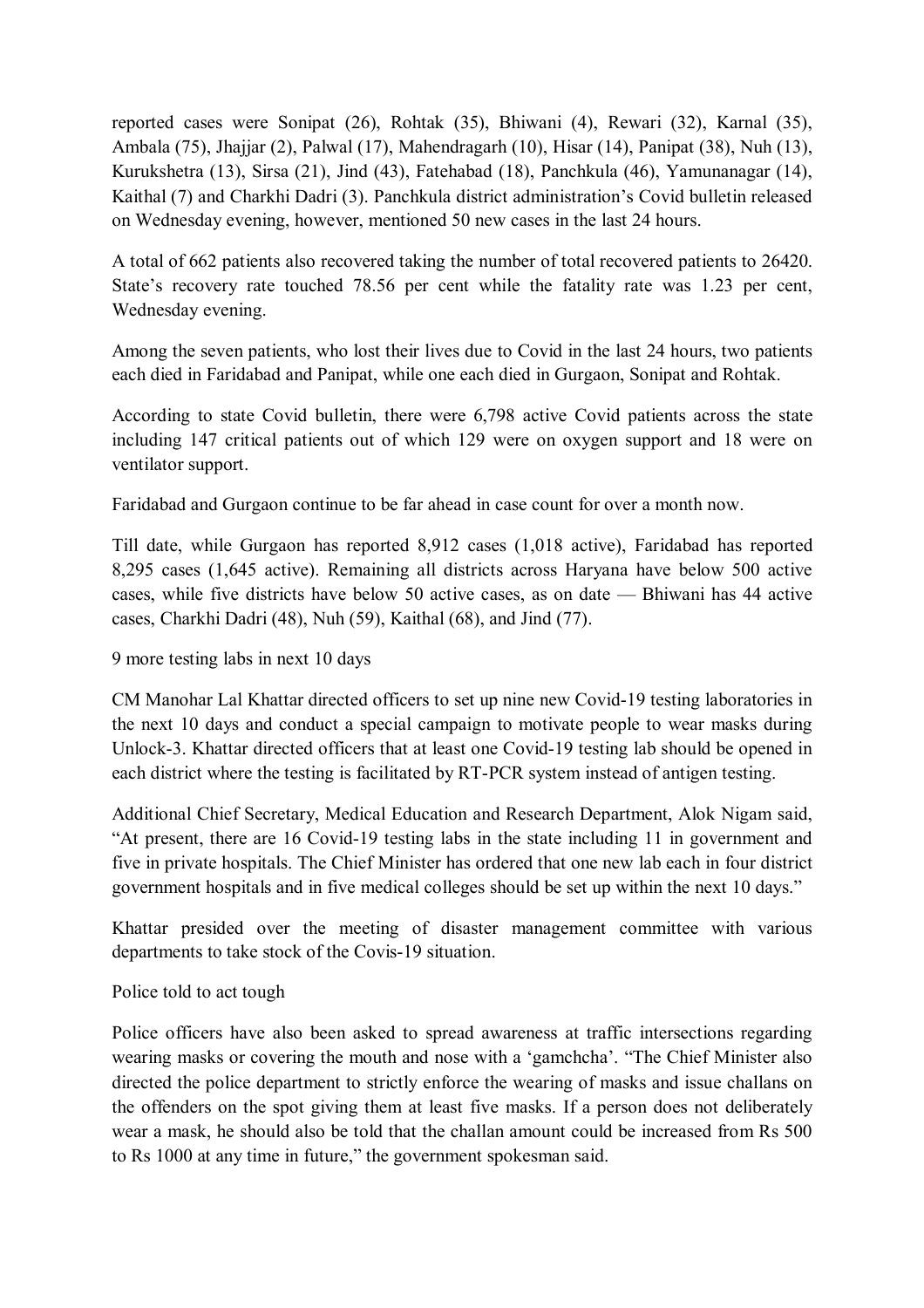No plans to impose lockdown

"Some states such as Karnataka, Assam, Meghalaya, Uttarakhand, Jammu and Kashmir and Maharashtra have implemented lockdown at their level of one week, one day, or weekend. However, there were no such plans as far as Haryana is concerned," the spokesman added.

Additional Chief Secretary, Health Department, Rajeev Arora said, "The average Covid-19 positive rate in the state is 5.82 per cent while it is 8.56 percent in the whole country. Haryana's recovery rate is 78.35 per cent while it is 64.23 per cent in the country. State government has also floated tenders for inviting three lakh corona antigen kits out of which two lakh kits have been received."

## Free ambulance for re-test

The Chief Minister has directed officers to provide free ambulance services to patients who have recovered from COVID-19 when they return for re-testing. Apart from this, plasma banks are also being set up in Panchkula, Rohtak, and Gurgaon. People are being encouraged to donate plasma. CM also asked officers of AYUSH department to distribute immunity boosting kits in large numbers, across the state.

# Send e-Rakhis: Khattar

On Wednesday, Khattar also appealed that "people should continue to celebrate upcoming festivals like Rakshabandhan and Eid in the same way that they celebrated other festivals during the lockdown in a simple manner. Brothers and sisters should exchange their messages through mobile and send e-Rakhi". CM also directed that even during the festivals of Rakshabandhan and Eid, only 35 passengers should travel per bus.

Fine for flouting wedding restrictions

Chief Minister said that "during wedding ceremonies conducted in banquet hall there should not be a gathering of more than 50 people". The government has decided that for the first time violator, a fine of Rs 1 lakh will be imposed, while Rs 3 lakh for the second time and Rs 5 lakh for more than twice. However, if the owner continues to violate the norms, it could result in cancellation of their licence.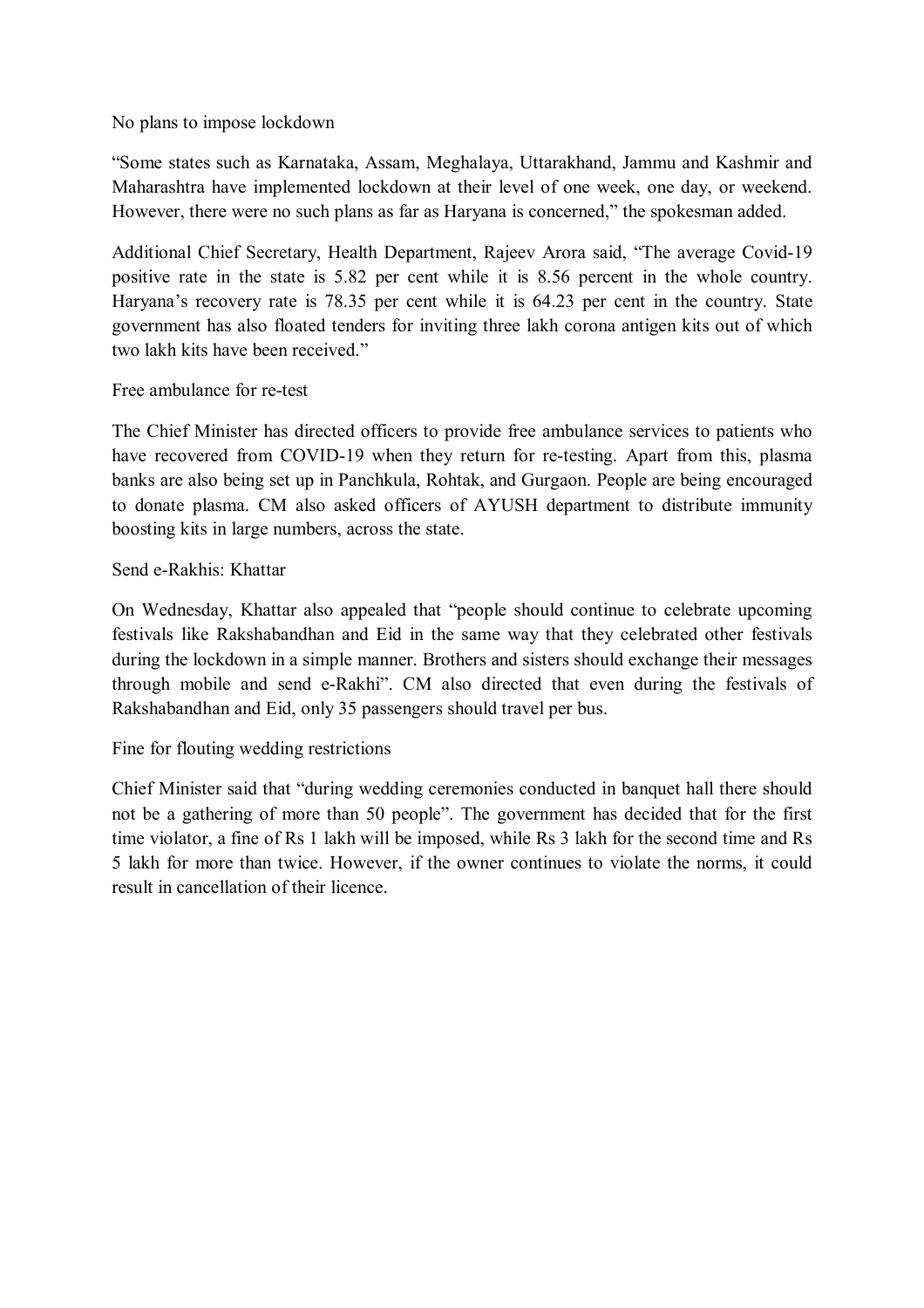## **Covid-19 virus has been circulating in bats for decades: Study (The Tribune: 20200730)**

https://www.tribuneindia.com/news/health/covid-19-virus-has-been-circulating-in-bats-fordecades-study-119890

An international team of researchers has discovered that the lineage that gave rise to the SARS-CoV-2, the virus that is responsible for the Covid-19 pandemic, has been circulating in bats for decades and likely includes other viruses with the ability to infect humans.

The findings, published in the journal Nature Microbiology, have implications for the prevention of future pandemics stemming from this lineage.

"Coronaviruses have genetic material that is highly recombinant, meaning different regions of the virus's genome can be derived from multiple sources," said study researcher Maciej Boni from Penn State University in the US.

"This has made it difficult to reconstruct SARS-CoV-2's origins. You have to identify all the regions that have been recombining and trace their histories. To do that, we put together a diverse team with expertise in recombination, phylogenetic dating, virus sampling, and molecular and viral evolution," Boni added.

The team used three different bioinformatic approaches to identify and remove the recombinant regions within the Covid-19 virus genome.

Next, they reconstructed phylogenetic histories for the non-recombinant regions and compared them to each other to see which specific viruses have been involved in recombination events in the past.

They were able to reconstruct the evolutionary relationships between Covid-19 virus and its closest known bat and pangolin viruses.

The researchers found that the lineage of viruses to which Covid-19 virus belongs diverged from other bat viruses about 40-70 years ago.

Importantly, although SARS-CoV-2 is genetically similar (about 96 per cent) to the RaTG13 coronavirus, which was sampled from a Rhinolophus affinis horseshoe bat in 2013 in Yunnan province, China, the team found that it diverged from RaTG13 a relatively long time ago, in 1969.

"The ability to estimate divergence times after disentangling recombination histories, which is something we developed in this collaboration, may lead to insights into the origins of many different viral pathogens," said study researcher Philippe Lemey.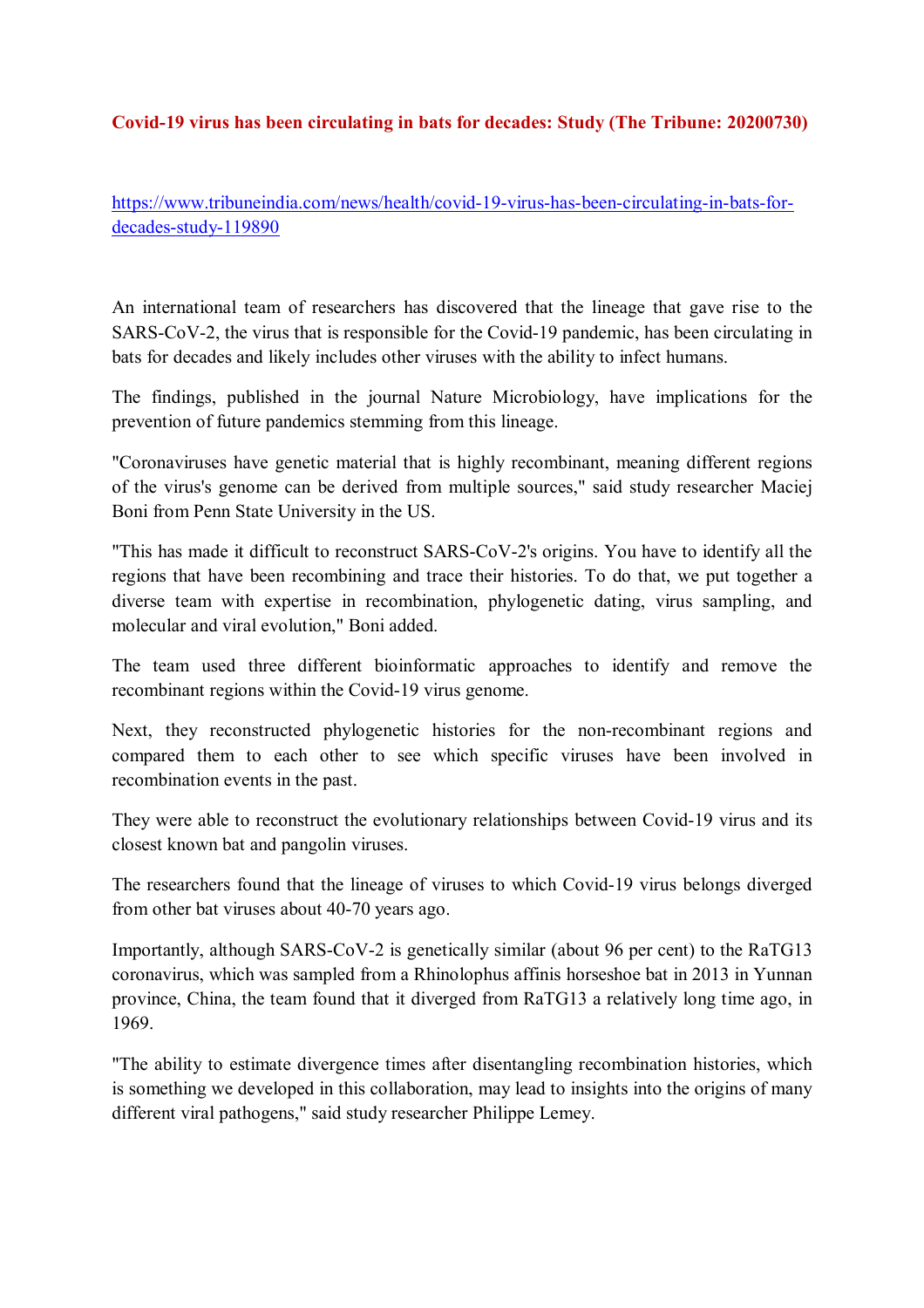The team found that one of the older traits that SARS-CoV-2 shares with its relatives is the receptor-binding domain (RBD) located on the Spike protein, which enables the virus to recognize and bind to receptors on the surfaces of human cells.

 "This means that other viruses that are capable of infecting humans are circulating in horseshoe bats in China," said study researcher David L Robertson from the MRC-University of Glasgow Centre for Virus Research.

The team concluded that preventing future pandemics will require better sampling within wild bats and the implementation of human disease surveillance systems that are able to identify novel pathogens in humans and respond in real-time.

# **RTPCR Test (Hindustan: 20200730)**

https://epaper.livehindustan.com/imageview\_224004\_86398182\_4\_1\_30-07- 2020 5 i 1 sf.html

मुख्यमंत्री ने अधिकारियों को दिया आदेश, कोविड जांच के सभी नियमों का कडाई से पालन किया जाए

# लक्षण हैं तो जरूर करें आरटीपीसीआर जांच



#### नई दिल्ली | वरिष्ट संवाददाता

मख्यमंत्री अरविंद केजरीवाल ने कहा ू<br>कि अगर किसी में कोरोना के लक्षण हो, .<br>लेकिन एंटीजन जांच में रिपोर्ट निगेटिव आती है तो उसकी आरटीपीसीआर जांच अनिवार्य रूप से कराई जानी चाहिए। <u>कोविड प्रबंधन की बैठक में मुख्यमंत्री</u> ने स्वास्थ्य विभाग को यह निर्देश जारी किया है। उन्होंने ट्वीट करके इसकी जानकारी दी। दसके बाद माना जा रहा है कि टिल्ली में आरटीपीसीआर जांच में तेजी आएगी।

आरटीपीसीआर जांच की संख्या में तेजी से कमी आई है। इसे लेकर एक याचिका पर सुनवाई के दौरान हाईकोर्ट ने सरकार से आरटीपीसीआर जांच बढ़ाने को कहा। था। माना जा रहा है कि सरकार इस जांच में टोबाग तेजी लाएगी। अभी गेजोना 5000 के करीब आरटीपीसीआर जांच और 15 हजार से अधिक एंटीजन जांच हो रही है। दिल्ली में आरटीपीसीआर जांच की क्षमता 11000 प्रतिदिन की है।



दरियागंज रिथत कोविड सेंटर में बुधवार को कोरोना जांच के लिए स्वैब नमूना 

#### 24 घंटे में कुल 17392 लोगों की जांच हुई

24 पट जा पुग्ला 17 372 लागा पन जांच छुए<br>स्वास्थ्य विभाग के मुताअिक, बीते 24 घंटों में कुल 17392 लोगों की जांच हुई।<br>इनमें 12318 एंटिजन किट से व 5074 आरटीपीसीआर व अन्य जांच हुई हैं । राजधानी में प्रति 10 लाख की आबादी पर 52327 जांच हो चुकी है। वहीं, कुल 994219 टेस्ट हो चुके हैं। कंटेनमेंट जोन की संख्या भी घटकर 704 हो गई है।

केजरीवाल ने लक्षण वाले व्यक्ति का रैपिड एंटीजन जांच में निगेटिव आने के बाट आरटीपीसीआर जांच कराने का निर्देश ऐसे ही नहीं दिया है। आंकड़े बताते है कि एंटीजन जांच के बाद आरटीपीसीआर जांच कराने वाले 14.33 फीसदी लोग पॉजिटिव मिले

थे। स्वास्थ्य अधिकारियों की मानें तो सभी पॉलीक्लीनिक में आरटीपीसीआर <u>जांच बढाने का निर्देश जारी किया गया</u> .<br>है। दिल्ली में बीते 18 जून को एंटीजन जांच की शुरुआत हुई थी। 18 जून से 24 जलाई के बीच 4.04 लाख रैपिड एंटीजन जांच हुई थी। उसमें 2818

कोरोना संक्रमित मिले हैं पिछले 24 घंटे में और 26 मरीजों की इस दौरान मौत हुई है



1125 मरीजों को छुटटी दे दी गई बुधवार को इलाज के बाद। फिलहाल अभी 10770 सक्रिय मरीज हैं

#### आरटीपीसीआर जांच में तीन गना तक की कमी

आरएमएल अस्पताल में कोरोना की आरटीपीसीआर जांच के लिए आने वाले लोगों की संख्या में लगभग तीन गुना तक की कमी हो गई है। एक डॉक्टर ने नाम नहीं छापने की शर्त पर बताया कि दो सप्ताह पहले तक यहां 800 से 900 रताह नहरा तक बेही ठँठेड रा २००<br>लोग हर रोज आरटीपीसीआर जांच के लिए आते थे लेकिन अभी क १९१९ आस प, राजक १ जन्म<br>रोजाना सिर्फ 250 से 300 मरीज ही आरटीपीसीआर जांच के लिए आ रहे हैं।

लोग ऐसे थे जिनमें लक्षण होने के बाद .<br>भी एंटीजन जांच में निगेटिव रिपोर्ट आई थी। लेकिन, आरटीपीसीआर जांच में इनमें से 404 लोगों संक्रमित मिले।

तीन बड़े अस्पतालों में भी होगी **पंटीजन जांच**: दिल्ली के आरएमएल .<br>अस्पताल में आम लोग भी एंटिजन जांच

#### एंटीजन-आरटीपीसीआर जांच में ये हैं अंतर

- आरटीपीसीआर जांच में नाक और डा :डा ::::::::::::::::::::::::::<br>मुंह दोनों से सैंपल लिया जाता हैं जबकि रैपिड एंटीजन टेस्ट में सिर्फ नाक से सैंपल लिया जाता है
- आरटीपीसीआर जांच लैब में होती है। इसकी रिपोर्ट मिलने में 48 घंटे .<br>भी लग जाते हैं । वहीं, एंटीजन जांच के परिणाम 30 से 40 मिनट में आ जाते हैं
- आरटीपीसीआर जांच में वायरस के आरएनए या डीएनए का पता लगाया जाता है। कोरोना एक .<br>आरएनए वायरस है तो इसकी जांच में आरएनए का पता लगाते हैं

#### रोजाना १५ हजार रैपिड एंटीजन जांच की जा रही

.<br>राजधानी में रोजाना औसतन 15 हजार जांच सिर्फ रैपिड एंटिजन किट .<br>के माध्यम से ही हो रही है। स्वास्थ्य विभाग के मुताबिक, दिल्ली में अब तक 4 .35 लाख लोगों की एंटीजन तार १९८५ मा जामा गए।<br>जांच की जा चुकी है। इनमें से 10 फीसदी लोग संक्रमित मिले हैं। आईसीएमआर के अनुसार, अगर कार् मा , काम में कोरोना के लक्षण हैं<br>किसी मरीज में कोरोना के लक्षण हैं त्य सा गरीबा में सिर्गा में स्थान है।<br>और एंटीजन जांच में रिपोर्ट निगेटिव आती है तो उसे दोबारा आरटीपीसीआर जांच करानी चाहिए।

करा सकेंगे। इसके लिए नया जांच केंद तैयार किया जा रहा है। वहीं लेडी हॉर्डिंग व सफटरलंग में भी मरीलों और .<br>उनके तीमारदारों की एंटीजन जांच होगी। आरएमएल में कोई भी सबह 9 बजे से शाम पांच 5 तक एंटीजन जांच करा सकता है।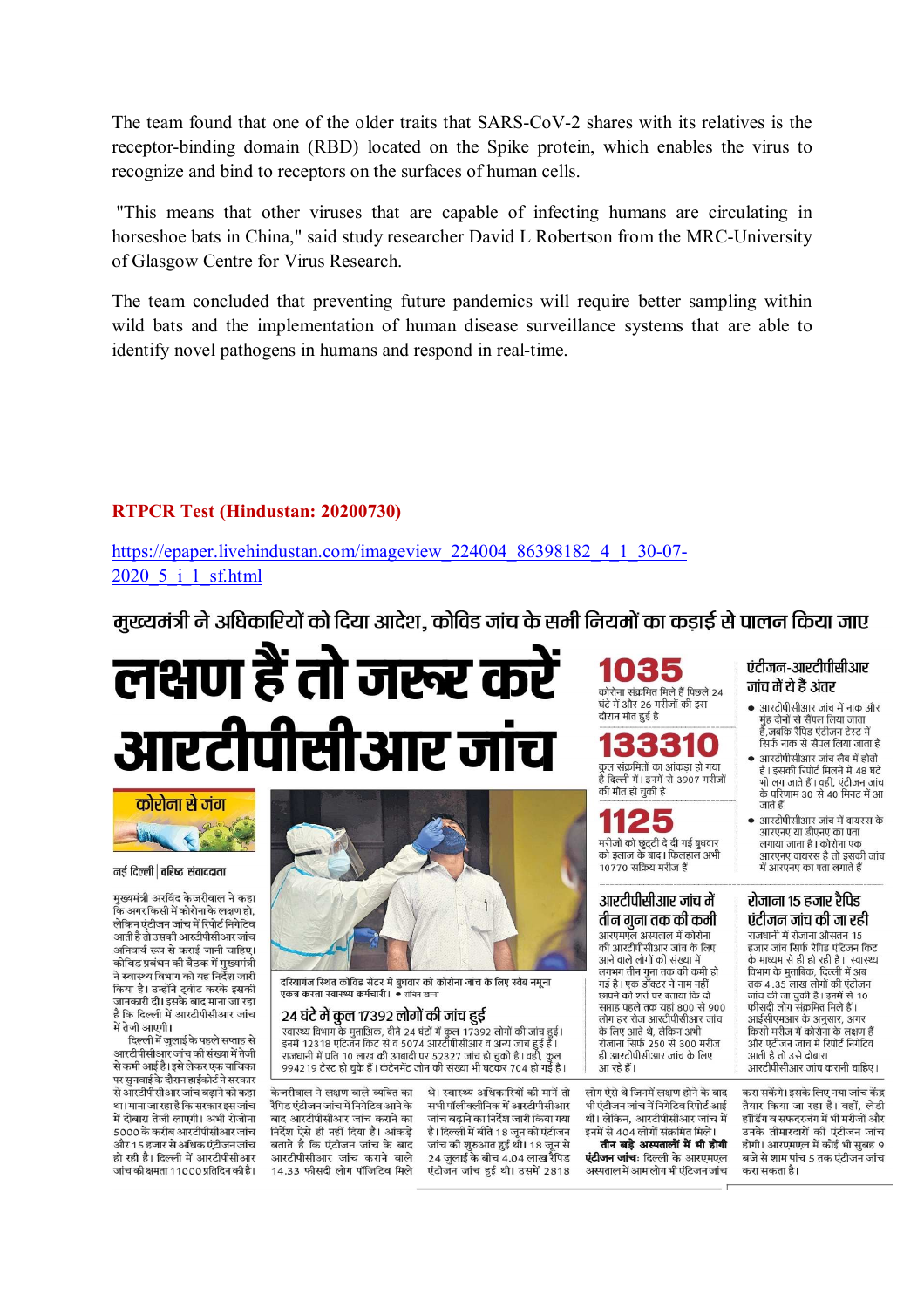# **कोरोना वै-सीन**

**.स नेबनाया द0नया ु क1 पहल कोरोना वै-सीन लानेका 3लान, 10 अग6त को हो सकता हैबड़ा ऐलान ! (Dainik Jagran: 20200730)** 

https://www.jagran.com/world/russia-russia-plans-to-approve-worlds-first-covid19-vaccineby-august-10- 20573034.html?itm\_source=website&itm\_medium=homepage&itm\_campaign=p1\_compone nt

रूस ने कथित तौर पर कहा है कि एक बार वैक्सीन के सार्वजनिक उपयोग के लिए मंजूरी मिलने के बाद इसे पहले फ्रंटलाइन हेल्थकेयर वर्कर्स को दिया जाएगा।

मॉस्को, एएनआइ। दुनियाभर में लोग कोरोना वैक्सीन का इंतजार कर रहे हैं। इस बीच सबकी नजरें दुनिया की पहली कोरोना वैक्सीन के आने पर टिकी हैं। रूस ने दुनिया की पहली कोरोना वैक्सीन लाने का प्लान बना लिया है। इसको लेकर रूस तैयारी कर रहा है। सीएनएन ने बताया है कि दुनिया के कई देश फिलहाल कोरोना के खिलाफ जंग लड़ रहे हैं, इस बीच रूस 10 अगस्त तक दुनिया की पहली कोरोना वैक्सीन को मंजूरी दिलाने की कोशिशों में जुट गया है। रूस ने इसको लेकर खास रणनीति तैयार की है।

सोवियत संघ द्वारा दुनिया के पहले उपग्रह के 1957 के प्रक्षेपण का जिक्र करते हुए रूस के संप्रभु धन कोष के प्रमुख किरिल दिमित्रिव (Kirill Dmitriev( ने कहा है कि यह एक विशेष क्षण है। गौरतलब है कि रूस का संप्रभु धन कोष(Sovereign Wealth Fund), कोरोना वैक्सीन की फंडिंग कर रहा है। उन्होंने कहा कि अमेरिकियों को आश्चर्य हुआ जब उन्होंने स्पुतनिक के बीपिंग के बारे में सुना। कोरोना वैक्सीन के साथ भी ऐसा ही है। रूस यहां भी पहले पहुंचेगा।

सीएनएन ने बताया कि रूस 10 अगस्त तक वैक्सीन को मंजूरी देने की योजना बना रहा है, जिसे मॉस्को स्थित गैमलेया संस्थान(Gamaleya Institute) ने बनाया है। रूस ने कथित तौर पर कहा है कि एक बार वैक्सीन के सार्वजनिक उपयोग के लिए मंजूरी मिलने के बाद इसे पहले फ्रंटलाइन हेल्थकेयर वर्कर्स को दिया जाएगा। रिपोर्टों के अनुसार रूस की कोरोना वैक्सीन को अपना दूसरा चरण पूरा करना बाकी है, जबकि दुनिया भर में शोध किए जा रहे कुछ अन्य वैक्सीनों का ट्रायल तीसरे चरण में है।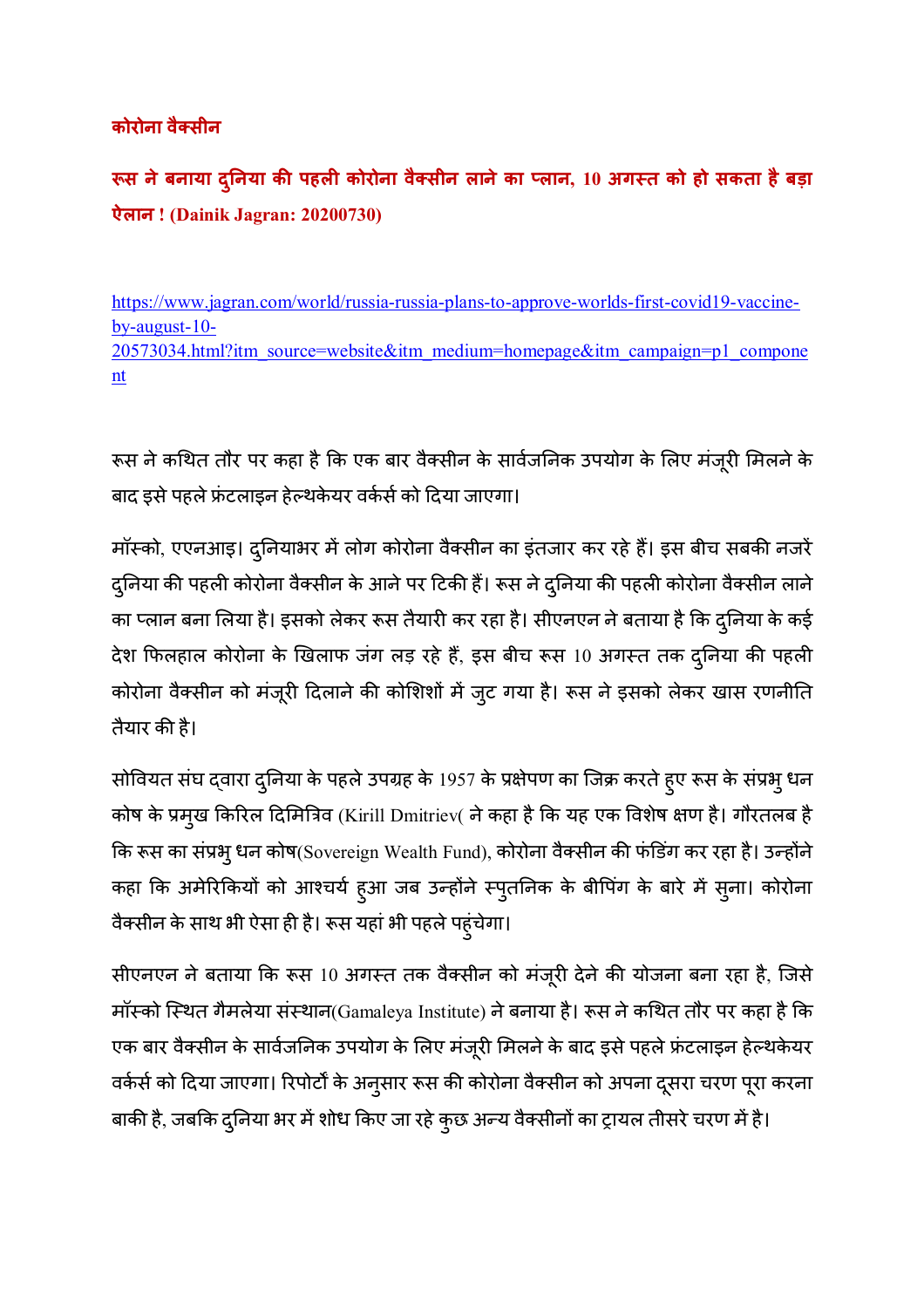रूस के रक्षा मंत्रालय ने कथित तौर पर कहा है कि सैनिकों ने मानव ट्रायलों में स्वेच्छा से भाग लिया है। परियोजना के निदेशक अलेक्जेंडर गिन्सबर्ग को यह कहते हुए उद्धृत किया गया कि उन्होंने पहले ही टीका के साथ खुद को इंजेक्शन लगा लिया है।

# **9फटनेस**

# **6व6थ रहनेऔर इंजुर सेबचेरहनेके Aलए दौड़तेव-त रखइन बातC का Dयान (Dainik Jagran: 20200730)**

https://www.jagran.com/lifestyle/health-keep-these-things-in-mind-while-running-20572826.html

शारीरिक स्थिति क्षमता ऊर्जा और उम्र के अनुसार दौड़ने से ही सेहत को लाभ होता है। फिटनेस के लिए दौड़ना चाहते हैं तो जरा रुकें इन नियमों को जानें फिर आगे बढ़ें।

दौड़ने के कुछ नियम होते हैं, जिनका फॉलो करना जरूरी है। हर व्यक्ति की शारीरिक क्षमता, बॉडी टाइप और जरूरतें अलग होती हैं, इसी के हिसाब से दौड़ने के नियम तय होते हैं। इसके अलावा जो ऊर्जा  $15$ -20 की उम्र में होती है, वही 30-40 की उम्र में नहीं हो सकती। हर पहलू को समझने के बाद ही दौड़ना चाहिए।

1. दौड़ने से पहले वॉर्म-अप करें, जिससे दौडते वक्त किसी तरह की इंजुरी होने की संभावना न रहे। ब्रिस्क वॉक या हलकी-फुलकी जॉगिंग बेहतर रहेगी। 10-15 मिनट की वॉक से ही बॉडी एक्टिव हो जाती है।

2. दौड़ने के लिए सुबह का समय अच्छा होता है। रात भर सोने से सुबह शरीर में बेहतर ऊर्जा बनी रहती है। हालांकि कुछ लोग शाम को भी दौडते हैं, लेकिन इस समय दिन भर काम करने के बाद शरीर थका-थका सा रहता है।

3. दौड़ने के लिए छोटे-छोटे कदम सही रहते हैं। शुरुआत में किसी पार्क के ट्रैक पर दौडें। कुछ दिन सीधी-समतल जगह पर दौड।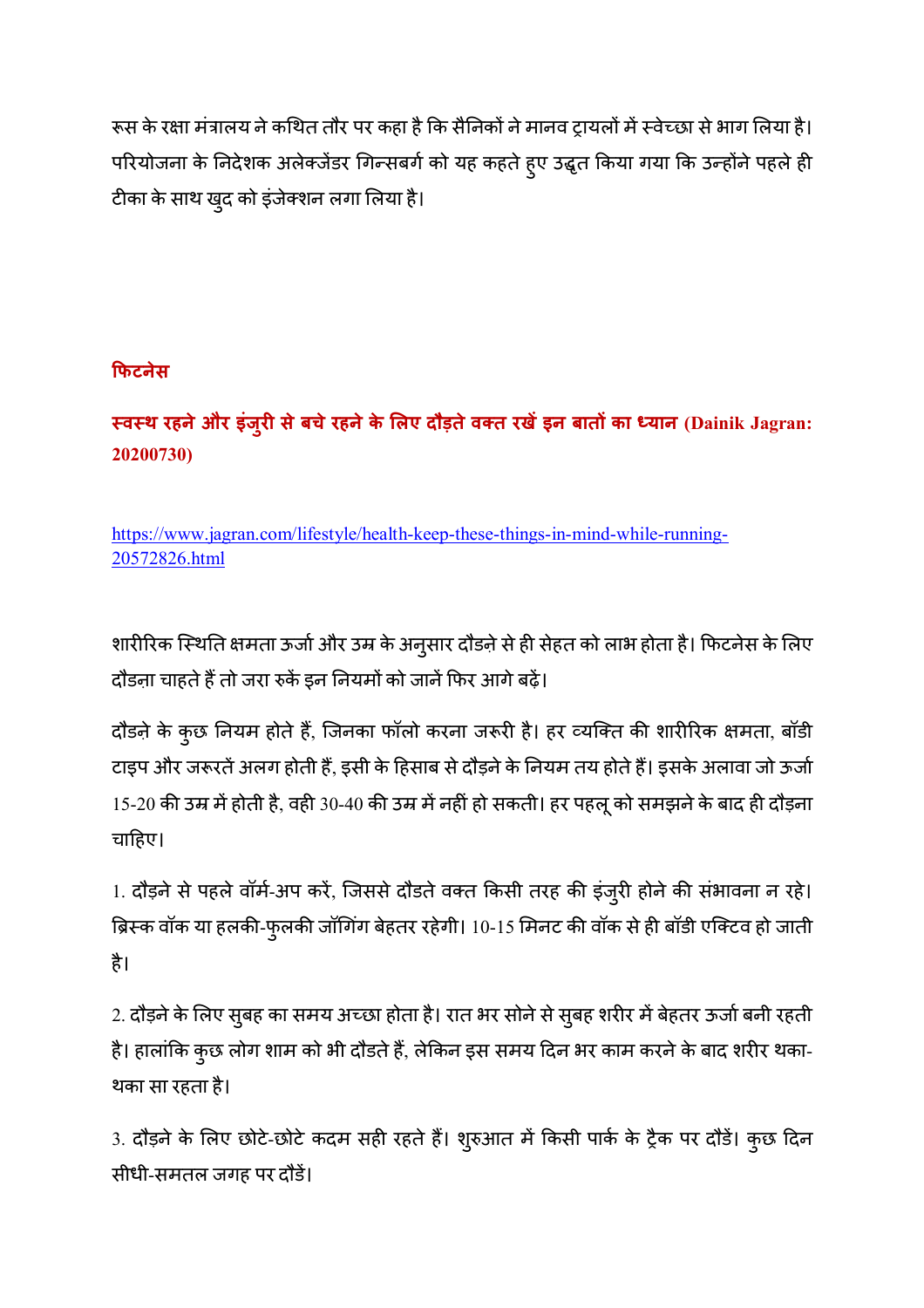4. छोटे-छोटे लक्ष्य बनाएं। जैसे, पहले दिन तीन से पांच मिनट ही दौडें। इस नियम को एक हफ्ते तक जारी रखें। अगले सप्ताह 7 मिनट, फिर 10 मिनट मतलब धीरे-धीरे ही रनिंग टाइम बढाएं। पहली बार दौड़ने वाले आमतौर पर यह गलती करते हैं कि वे किलोमीटर में सोचते हैं। जबकि शुरुआती दौर में किलोमीटर नहीं, मिनट पर सोचें। 5 मिनट-10 मिनट जैसे छोटे लक्ष्य बनाएं, उसे कम से कम एक हफ्ते तक चलाएं। सप्ताह भर में उसमें 10 प्रतिशत से ज्य़ादा इजाफा न करें।

5. साफ-सुथरी जगह पर दौड़ें। शुरुआत में सडक पर दौड़ना ठीक नहीं, इसमें असंतुलन का खतरा रहता है। इयरफोन लगा कर न दौड़ें साथ ही भीड़-भाड़ वाली जगह पर भी न दौड़ना करें अवॉयड।

6. दौड़ते हुए मुंह बंद रखें, नाक से सांस लें। मुंह खुलने से गला सूखेगा और थकान जल्दी महसूस होगी। दौड़ते हुए कभी बीच में पानी न पिएं, कोई भी सॉफ्ट या एनर्जी ड्रिंक्स न लें। दौड़ने से कुछ देर पहले पानी पी सकते हैं।

7. दौडते हुए शरीर का ऊपरी हिस्सा सही पॉजिशन में रहना चाहिए। अगर सही पोस्चर नहीं होगा तो बांहों, कंधों, गर्दन या पीठ में दर्द हो सकता है। दौड़ते हुए हाथों को कमर तक रखें। ध्यान दें कि हाथ 90 का कोण बना रहे हों। शरीर को सीधा रखें, आगे झुक कर न दौडें। सिर ऊपर की तरफ हो, पीठ सीधी हो और कंधे झुके हुए न हों।

8. दौड़ने की जरूरी शर्त है कि इसमें दबाव न महसूस करें। अपने शरीर की जरूरत और क्षमता को जानें। उत्साह और खुशी के लिए दौड़ें, थकने के लिए नहीं। शरीर पर दबाव पड़े तो रुक जाएं। किसी भी फिजिकल एक्टिविटी में ब्रेक का बडा महत्व है।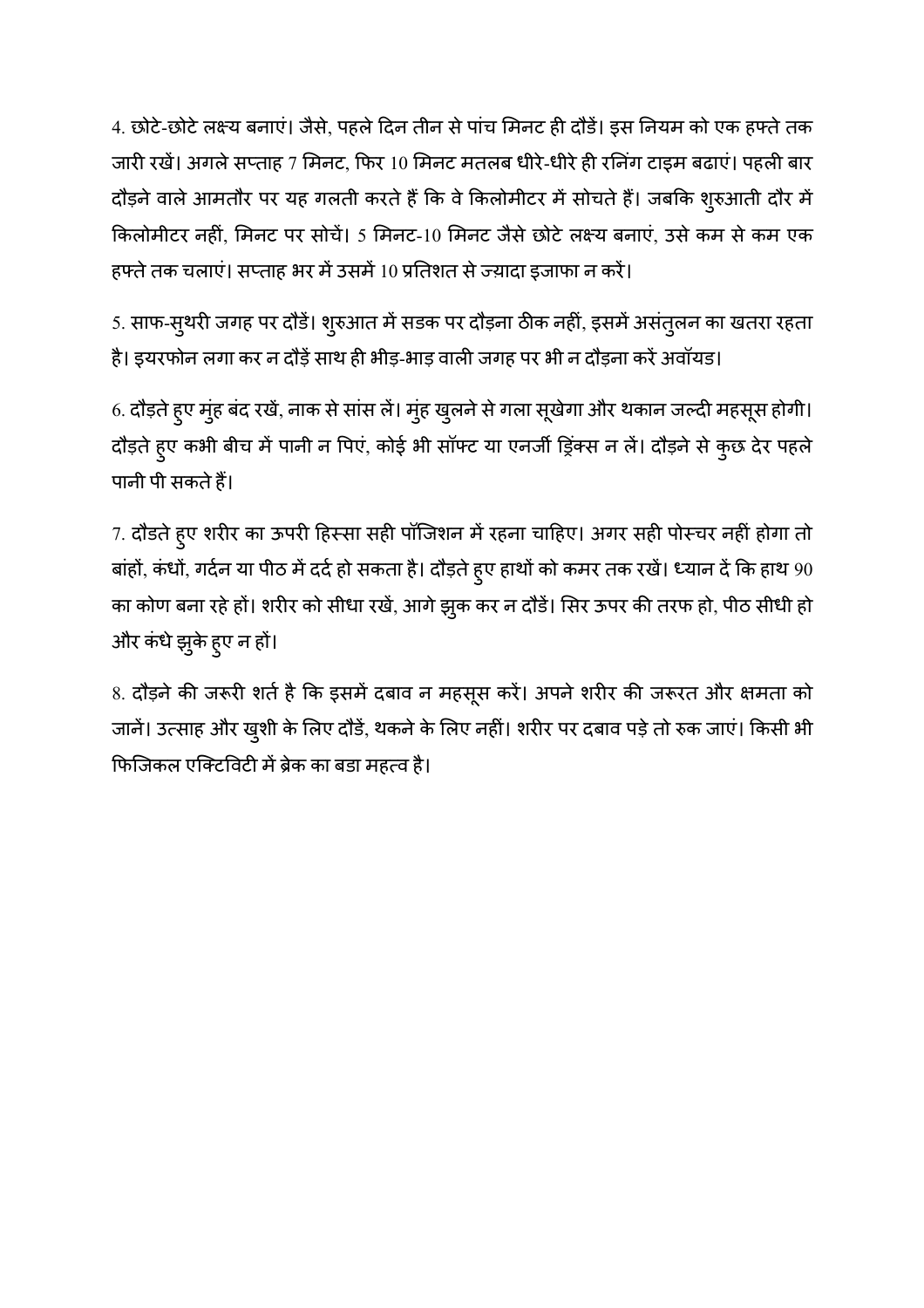# **एंटजन जांच**

# **दEल केतीन बड़ेअ6पतालC मअब कोई भी करा सके गा एंटजन जांच (Amar Ujala: 20200730)**

https://www.amarujala.com/delhi-ncr/everyone-will-be-able-to-get-antigen-test-in-three-bighospitals-of-delhi?pageId=1

राजधानी के राम मनोहर लोहिया अस्पताल, लेडी हार्डिंग और सफदरजंग अस्पताल में अब कोई भी एंटीजन जांच करा सकेगा। सके लिए किसी डॉक्टरी पर्चे की जरूरत नहीं होगी। इसके लिए नया केंद्र तैयार किया जा रहा है। इसके अलावा दिल्ली सरकार के लेडी हॉर्डिंग और सफदरजंग में भी सभी मरीजों और उनके तीमारदारों की एंटीजन जांच होगी। आरटी-पीसीआर जांच कराने के लिए अब कम मरीज ही अस्पताल आते हैं। इसे देखते हुए इन अस्पतालों ने यह निर्णय लिया है।

राम मनोहर लोहिया अस्पताल में कम्युनिटी मेडिसिन के डॉक्टर मनीष प्रभाकर के मुताबिक, दिल्ली में रैपिड एंटीजन जांच की संख्या लगातार बढ़ाई जा रही है। इससे आरटीपीसीआर जांच लगभग आधी रह गई हैं। आरटी-पीसीआर जांच के परिणाम आने में तीन से चार दिन लगते हैं। एंटीजन किट से आधे घंटे में जांच रिपोर्ट मिल जाती है। लिहाजा, अधिकतर लोग एंटीजन जांच को महत्व दे रहे हैं। लोग यह जानते हैं कि वे कोरोना की जांच करा रहे हैं। उन्हें यह नहीं पता होता कि कोरोना की कौन सी जांच सही है और कौन सी सिर्फ स्क्रीनिंग के मकसद से हो रही है।

# आरएमएल में तीन गुना कम हुए लोग

आरएमएल में कोरोना वायरस की आरटी-पीसीआर जांच के लिए आने वाले लोगों की संख्या लगभग तीन गुना कम हो गई है। एक डॉक्टर ने बताया कि दो सप्ताह पहले तक उनके यहां 800 से 900 लोग प्रतिदिन आरटी-पीसीआर जांच के लिए आते थे, लेकिन अब यह संख्या बहुत कम हो गई है। यहां रोजाना 250 से 300 मरीज ही प्रतिदिन जांच के लिए आते हैं।

# रोजाना हो रही 15 हजार एंटीजन जांच

राजधानी में रोजाना औसतन 15 हजार जांच सिर्फ रैपिड एंटीजन किट से हो रही हैं। स्वास्थ्य विभाग के आंकड़ों के मुताबिक, अब तक 4.35 लाख लोगों की एंटीजन किट से जांच की जा चुकी है। इनमें से  $10$  फीसदी लोग संक्रमित मिले हैं।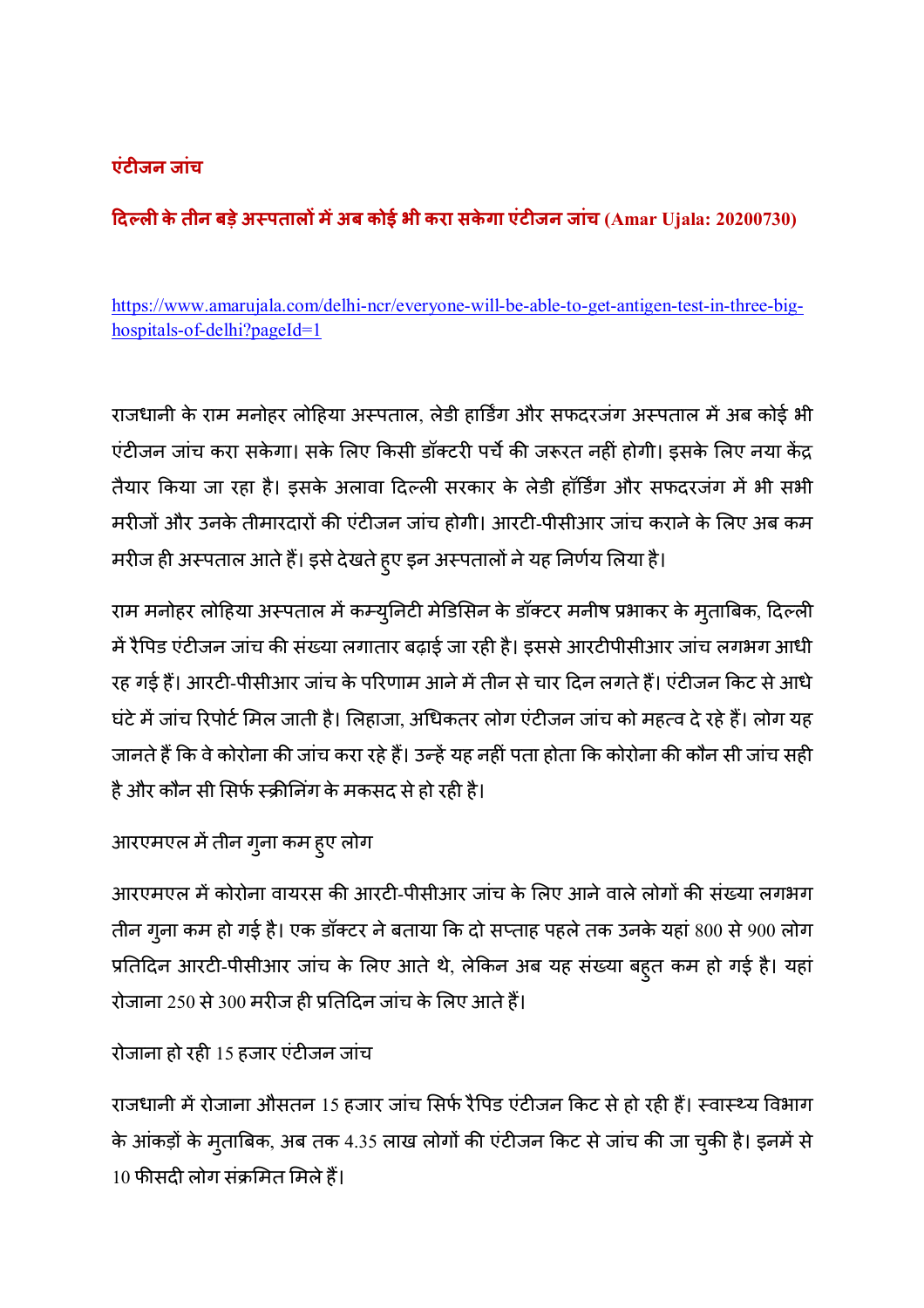# लक्षण दिखने पर जरूरी है आरटी-पीसीआर जांच

आईसीएमआर के अनुसार, अगर किसी मरीज में कोरोना के लक्षण हैं और एंटीजन जांच में रिपोर्ट निगेटिव आती है तो उसे दोबारा आरटी-पीसीआर जांच करानी चाहिए। स्वास्थ्य विभाग के एक अधिकारी के मुताबिक, 26 जुलाई तक जितने लोगों की एंटीजन जांच की गई, उसमें करीब 1800 लोग ऐसे थे जिनमें कोरोना के लक्षण थे और वह एंटीजन जांच में निगेटिव आए थे। ऐसे सभी लोगों की दोबारा आरटी-पीसीआर जांच कराई गई। इनमें से 300 संक्रमित निकले। यानी, एंटीजन जांच के परिणाम फिलहाल 78 फीसदी ठीक आ रहे हैं।

ये हैं दोनों जांच में अंतर

1. सफदरजंग अस्पताल में मेडिसिन विभाग के अध्यक्ष डॉक्टर ज़्गल किशोर ने बताया कि आरटी-पीसीआर जांच में नाक और मुंह दोनों से सैंपल लिया जाता है, जबकि रैपिड एंटीजन टेस्ट में सिर्फ नाक से ही सैंपल लिया जाता है।

2. आरटी-पीसीआर जांच में वायरस के आरएनए या डीएनए का पता लगाया जाता है। कोरोना एक आरएनए वायरस है तो इसकी जांच में आरएनए का पता लगाते हैं।

3. एंटीजन टेस्ट में वायरस के एंटीजन का पता लगाया जाता है। ये ऐसे बाहरी तत्व होते हैं जो प्रतिरक्षा तंत्र को एंटीबॉडी बनाने के लिए प्रेरित करते हैं। एंटीजन जांच में अगर वायरस का एंटीजन या प्रोटीन नहीं मिलता है तो उसके दो अर्थ हो सकते हैं कि या तो व्यक्ति में वायरस नहीं है या फिर उसके एंटीजन अभी कम हैं जो जांच में दिखे नहीं।

# **Despite accuracy concerns, Chandigarh to introduce antigen test (The Tribune: 20200730)**

https://www.tribuneindia.com/news/coronavirus/despite-accuracy-concerns-chandigarh-tointroduce-antigen-test-119678

The UT Administration is set to introduce the rapid antigen test for the first time for the diagnosis of Covid-19.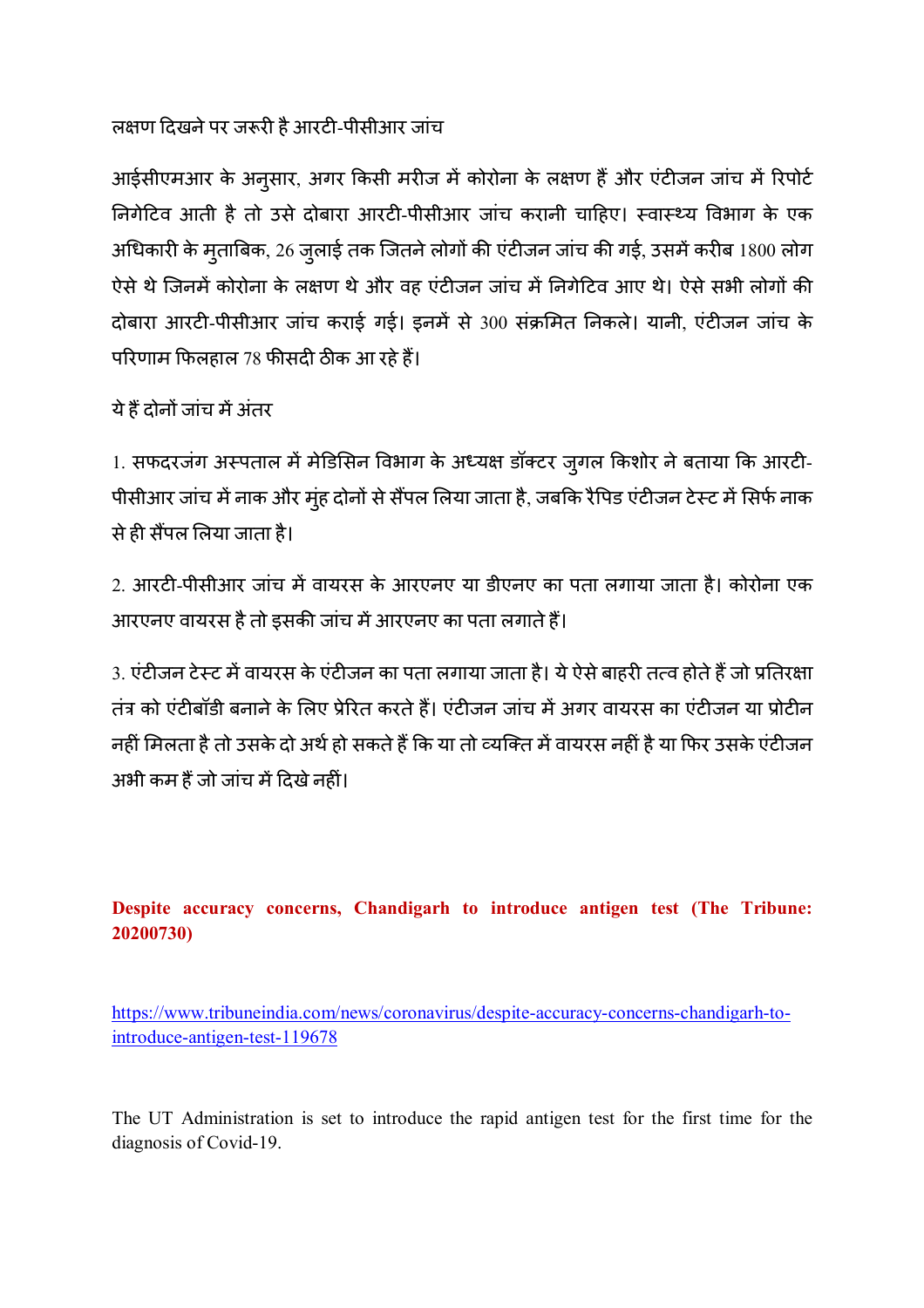According to sources, the UT will procure around 2,000 kits in the coming days. A tender has been floated on the GeM portal.

The UT will use the antigen test for asymptomatic patients only. Those who test positive will be considered Covid patients. As per the ICMR advisory, symptomatic patients with negative antigen results have to go in for the RT-PCR test for confirmation. However, no RT-PCR test confirmation is required for asymptomatic individuals testing negative in the antigen test.

However, the antigen test has been widely condemned for its low sensitivity as compared to the RT-PCR test. In its advisory, the ICMR said it had evaluated the antigen kits' performance in two labs and had found its sensitivity to be 50.6 per cent and 84 per cent.

Recently, the Delhi High Court had asked the Delhi Government why it was going in for the rapid antigen test, which had a high rate of false negative results, as the primary test for Covid.

An official said on condition of anonymity, "The antigen test at times gives a false negative result and warrants confirmation using the RT-PCR test. Around 90 per cent of the tests had to be repeated using the RT-PCR method in line with the previous ICMR advisory."

The decision to start the rapid antigen test was taken on the advice of the PGI authorities, who apprised the UT Administrator on its feasibility.

Know the difference

Real-time RT-PCR is the gold standard front line test for diagnosis of Covid. The time taken for the test varies from two to five hours, including the time taken for sample transportation.

Known as the Standard Q Covid-19 Ag kit, the antigen test does not require any specialised machine. The test can be interpreted as positive or negative after 15 minutes of using the sample. It can be read with a naked eye. The maximum duration for interpreting a test is 30 minutes.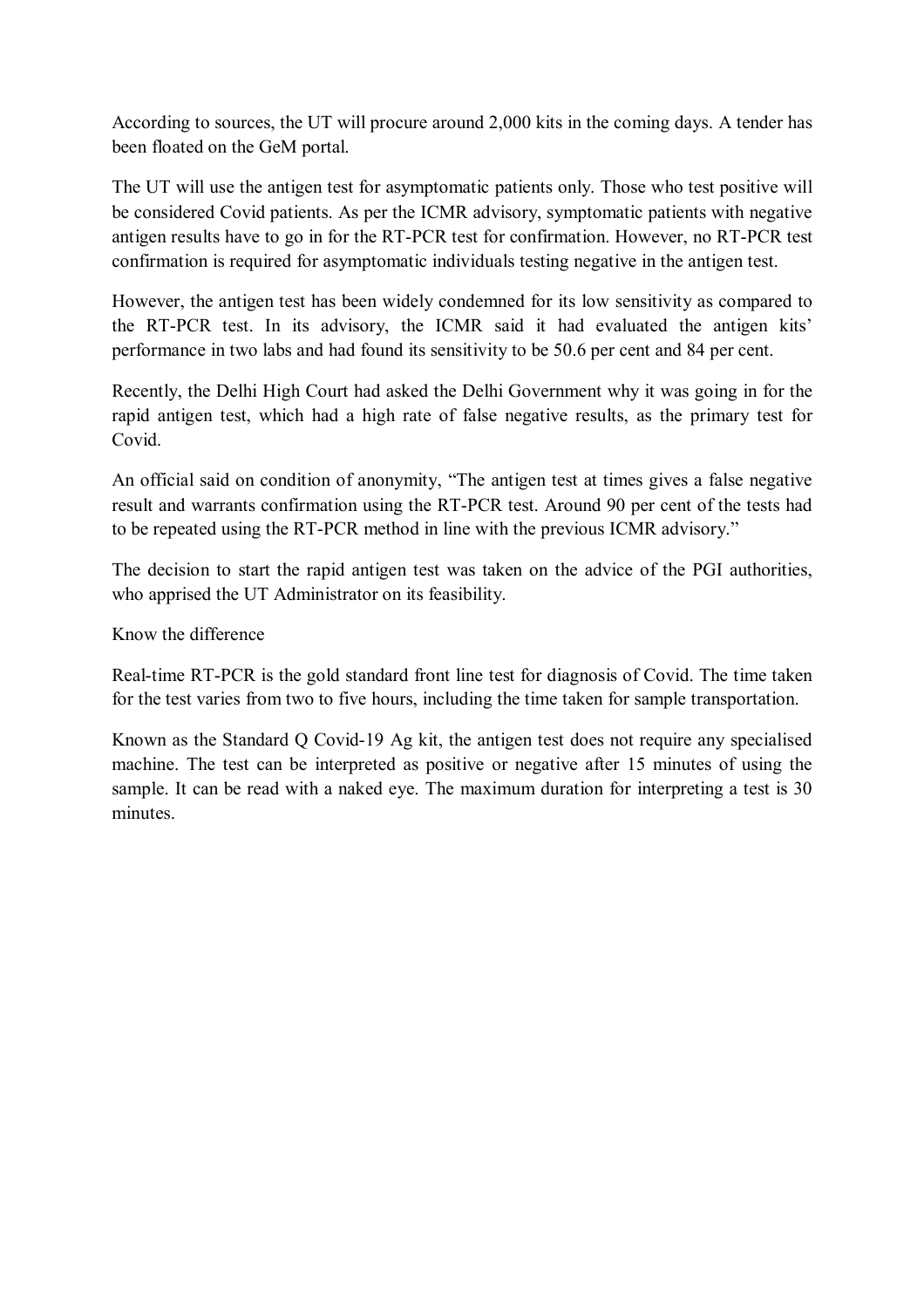# **बढ़ती आबाद**

# **असंतुलन पैदा करती बढ़ती आबाद (Amar Ujala: 20200730)**

https://www.amarujala.com/columns/opinion/increasing-population-causing-imbalance

आजादी के समय भारत की जनसंख्या 33 करोड़ थी, जो अब करीब 135 करोड़ हो चुकी है। भारत का क्षेत्रफल मात्र 2.46 प्रतिशत है, जबकि दुनिया की लगभग 16 प्रतिशत आबादी यहां रहती है। भारत में आज जन्मदर प्रति हजार चालीस से ऊपर है। आबादी की वृद्धि के कारण जनघनत्व जो 1901 में प्रति वर्ग किलोमीटर 165 था, वह बढ़कर 2001 में 689 हो गया। चीन में वृद्धि दर 1.0 प्रतिशत है, तो भारत में दोगुनी यानी सालाना दर 1.93 प्रतिशत है। इस दर से आबादी का बढ़ना देश के हित में नहीं है। जनसंख्या की यह वृद्धि प्रगति के सारे प्रयत्नों को निरर्थक व निष्फल कर रही है।

प्रथम पंचवर्षीय योजना (1951-56) में स्वीकार किया गया था कि जनसंख्या वृद्धि व सीमित संसाधनों पर पड़ते दबाव को देखते हुए परिवार नियोजन तथा जनसंख्या नियंत्रण की गंभीर आवश्यकता है, जन्म दर को कम कर अर्थव्यवस्था के अनुरूप लाना होगा। परंतु वृद्धि दर में अपेक्षित कमी नहीं आई है व जनसंख्या नियंत्रित नहीं हुई। भारत में कई राज्यों की जनसंख्या की बराबरी दुनिया के बड़े देशों के

साथ की जा सकती है। भारत हर साल ऑस्ट्रेलिया की कुल आबादी के बराबर आबादी बढ़ा लेता है।

1977 में परिवार नियोजन कार्यक्रम में तेजी हुई, परंतु ठीक से लागू नहीं होने के कारण राजनीतिक उलटफेर हुआ, जिससे इस कार्यक्रम का नाम ही बदलकर परिवार कल्याण कर दिया गया। वर्ष 1993 में डॉ. एम.एस.स्वामीनाथन समिति की रिपोर्ट के आधार पर 2000 में राष्ट्रीय जनसंख्या नीति की घोषणा की गई। भारत जनसंख्या स्थिरीकरण की चुनौती से पिछले 70 साल से जूझ रहा है। शहरों और ग्रामों के बीच की खाई बढ़ती जा रही है। पूर्व में मृत्यु दर अधिक होने से जन्म-मरण के बीच संतुलन हो जाता था व आबादी नहीं बढ़ती थी। 1901 से 1921 के बीच आबादी नहीं बढ़ी। जैसे-जैसे राज्यों में चिकित्सा सुविधाओं का विस्तार हुआ मृत्यु दर घटी और जन्म दर कम नहीं होने के कारण 1901 व 1961 के बीच  $60$  वर्षों में अत्यधिक वृद्धि दिखाई दी।

जनसंख्या का नियंत्रण नहीं होना कई क्षेत्रों में चुनौती पैदा कर रहा है। सबसे बड़ी चुनौती आर्थिक क्षेत्र में है। जनसंख्या के बेतहाशा बढ़ने से भोजन, वस्त्र, मकान, शिक्षा, स्वास्थ्य, रोजगार, पेयजल आदि क्षेत्रों में संकट पैदा हो गया है। जनसंख्या का दुष्प्रभाव पर्यावरण पर भी पड़ रहा है। भूमि, वन, पहाड़,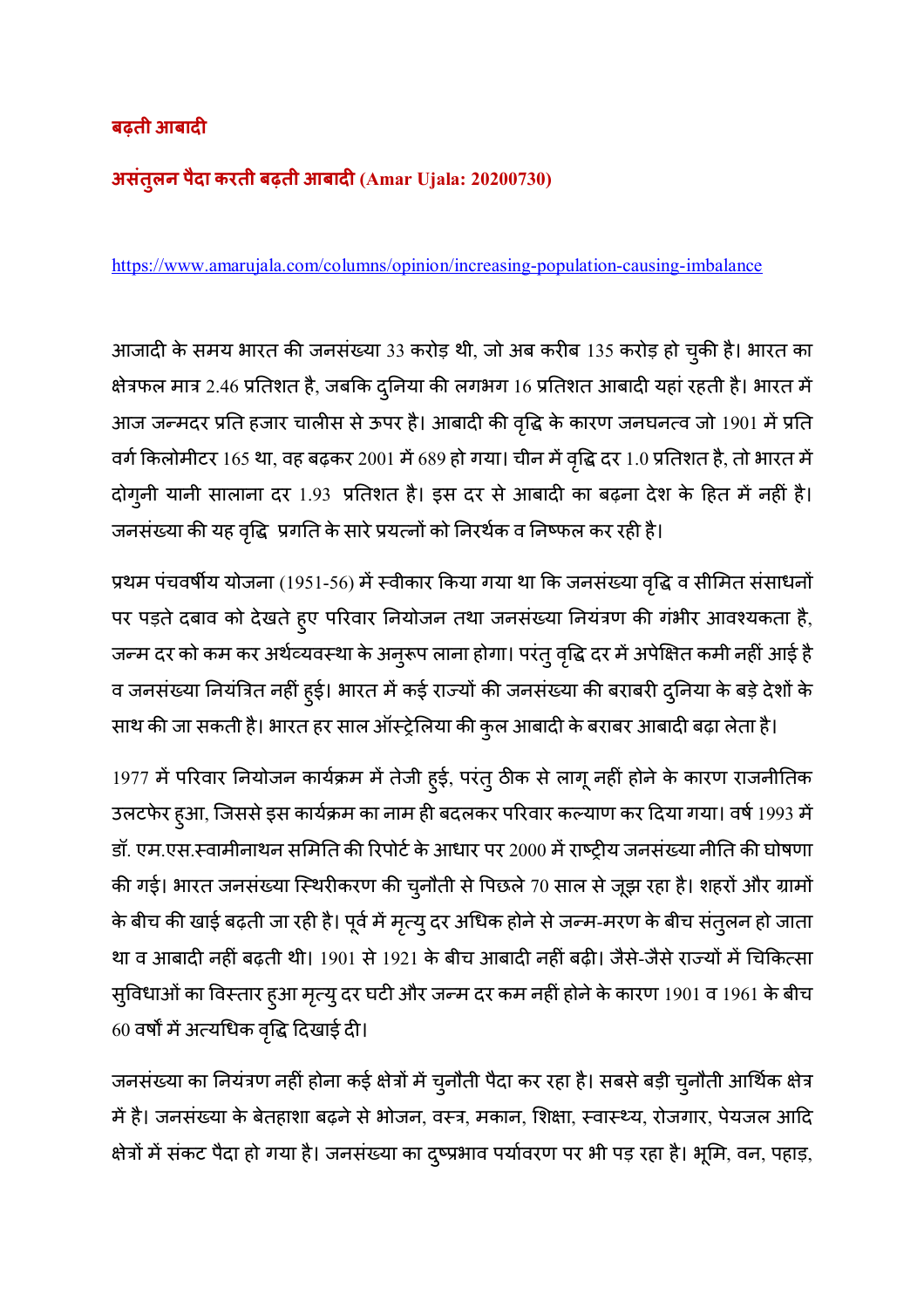खनिज सभी प्राकृतिक संसाधनों का दोहन बढ़ रहा है। नदियों का जल दुषित हो रहा है। भूमिगत जल द्षित हो रहा है, प्रदूषण बढ़ रहा है। प्राकृतिक असंतुलन बढ़ रहा है।

इसलिए जरूरी है कि जनसंख्या विस्फोट की रोकथाम को प्रत्येक धर्म समुदायों का राष्ट्रीय कर्तव्य घोषित किया जाए, जिस पर अमल करने की बाध्यता भी आवश्यक हो। धर्म के हानि-लाभ, चुनावी आंकड़ों से इसे अलग रखना चाहिए। समाज में असमानता भी जनसंख्या वृद्धि का कारण है। संयुक्त राष्ट्र के अनुसार, कन्या भ्रूण हत्या के कारण भारत में एक हजार पुरूषों पर सिर्फ 918 महिलाएं है। ग्रामों में परिवार नियोजन के प्रति उदासीनता है, लोग अधिकाधिक बच्चे पैदा करने को गौरव की बात मानते हैं।

जनगणना आंकड़ों ने परिवारों को उपलब्ध सुविधाएं, पक्के आवास, पेयजल व बिजली की आपूर्ति, सरकार के दावों को समाप्त कर दिया है। ग्रामीण क्षेत्रों में 43 प्रतिशत परिवार दो कमरे के मानदंड को पूरा नहीं करते, सुरक्षित पेयजल आपूर्ति अभी कोसों दूर है। ग्रामीण क्षेत्रों व शहरी अल्प आय वर्ग में विवाहित दंपत्तियों के लिए अलग शयन कक्ष उपलब्ध नहीं है। समग्र देश में केवल 36.7 प्रतिशत परिवारों को नल से पेयजल उपलब्ध है। ग्रामीण क्षेत्रों में केवल 25 प्रतिशत परिवारों को यह सुविधा है।

ग्रामीण क्षेत्रों में राजस्थान में 22 प्रतिशत, बिहार में 1.4 प्रतिशत, ओडिशा में 2.8 प्रतिशत, असम व छत्तीसगढ़ में पांच प्रतिशत, पश्चिमी बंगाल में सात प्रतिशत, मध्य प्रदेश में नौ प्रतिशत है। परिवार नियोजन के लक्ष्य हासिल करने के लिए हमें स्वास्थ्य तंत्र को अधिक चुस्त व जिम्मेदार बनाना होगा। दो बच्चों को जन्म दे चुके परिवार को नियोजन के लिए प्रेरित किया जाए। नसबंदी कराने वाले स्त्री-पुरूषों को विविध प्रकार की आर्थिक सुविधाएं दी जाएं।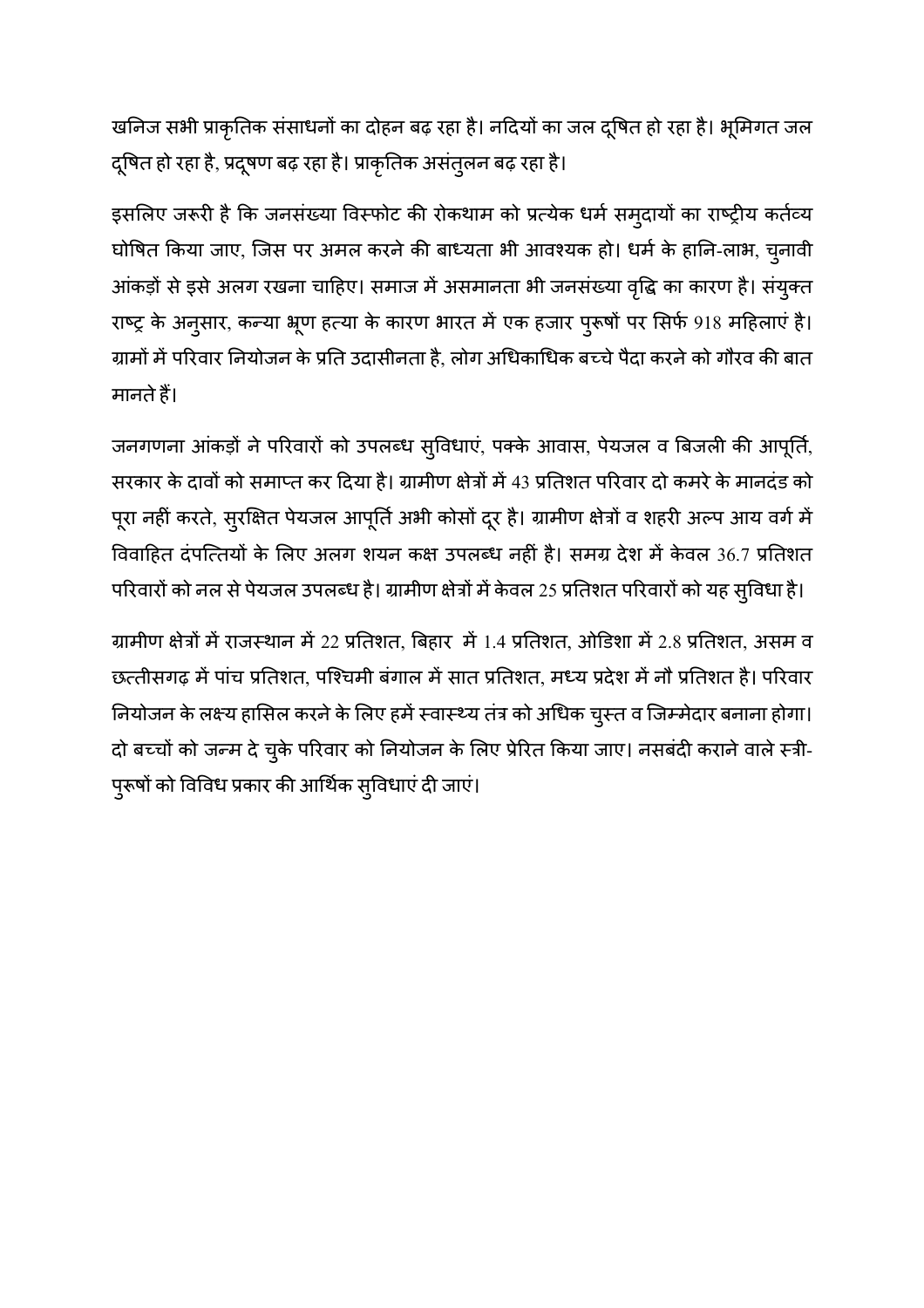# $R$  हाथों में दर्द और गुदगुदी की समस्या

**हाथC मददH और गुदगुद क1 सम6या को हEके मन ल, तुरंत करवा लयेटेसट् (Hindustan: 20200730)** 

https://www.livehindustan.com/lifestyle/story-health-tips-do-not-take-hand-pain-andtingling-problem-lightly-immediately-get-this-test-done-3383320.html

क्या आपके हाथों में अक्सर दर्द होता है? कलाई के आसपास के हिस्से में रह-रहकर गुदगुदी सी भी महसूस होती है? अगर हां तो एक बार कोलेस्ट्रॉल की जांच जरूर कराएं। 'द अमेरिकन हार्ट एसोसिएशन' ने अपने हालिया अध्ययन के आधार पर यह सलाह दी है।

शोधकर्ताओं के मुताबिक शरीर में प्लेक (फैट, कैल्शियम, कोलेस्ट्रॉल या जैविक कचरा) बढ़ने पर रक्त धमनियां जाम होने लगती हैं। चिकित्सकीय भाषा में यह अवस्था 'एथेरोस्क्लेरोसिस' कहलाती है। उन्होंने बताया कि कोलेस्ट्रॉल न सिर्फ धमनियों, बल्कि हाथ की नसों में भी इकट्ठा हो सकता है। इससे खून के प्रवाह में बाधा पड़ने से व्यक्ति को रह-रहकर तेज दर्द उठने की शिकायत सता सकती है।

मुख्य शोधकर्ता जेसिका निब्स के अनुसार कोलेस्ट्रॉल खून को गाढ़ा भी बनाता है। इससे नसों में खून का प्रवाह धीमा होने से कभी-कभार गुदगुदी का एहसास हो सकता है। उन्होंने बताया कि हाथों में गुदगुदी महसूस होने के लिए टाइप-2 डायबिटीज भी जिम्मेदार हो सकती है। सिगरेट-शराब का ज्यादा सेवन करने पर भी यह समस्या पनप सकती है। ऐसे में ब्लड श्गर की जांच कराना भी जरूरी है।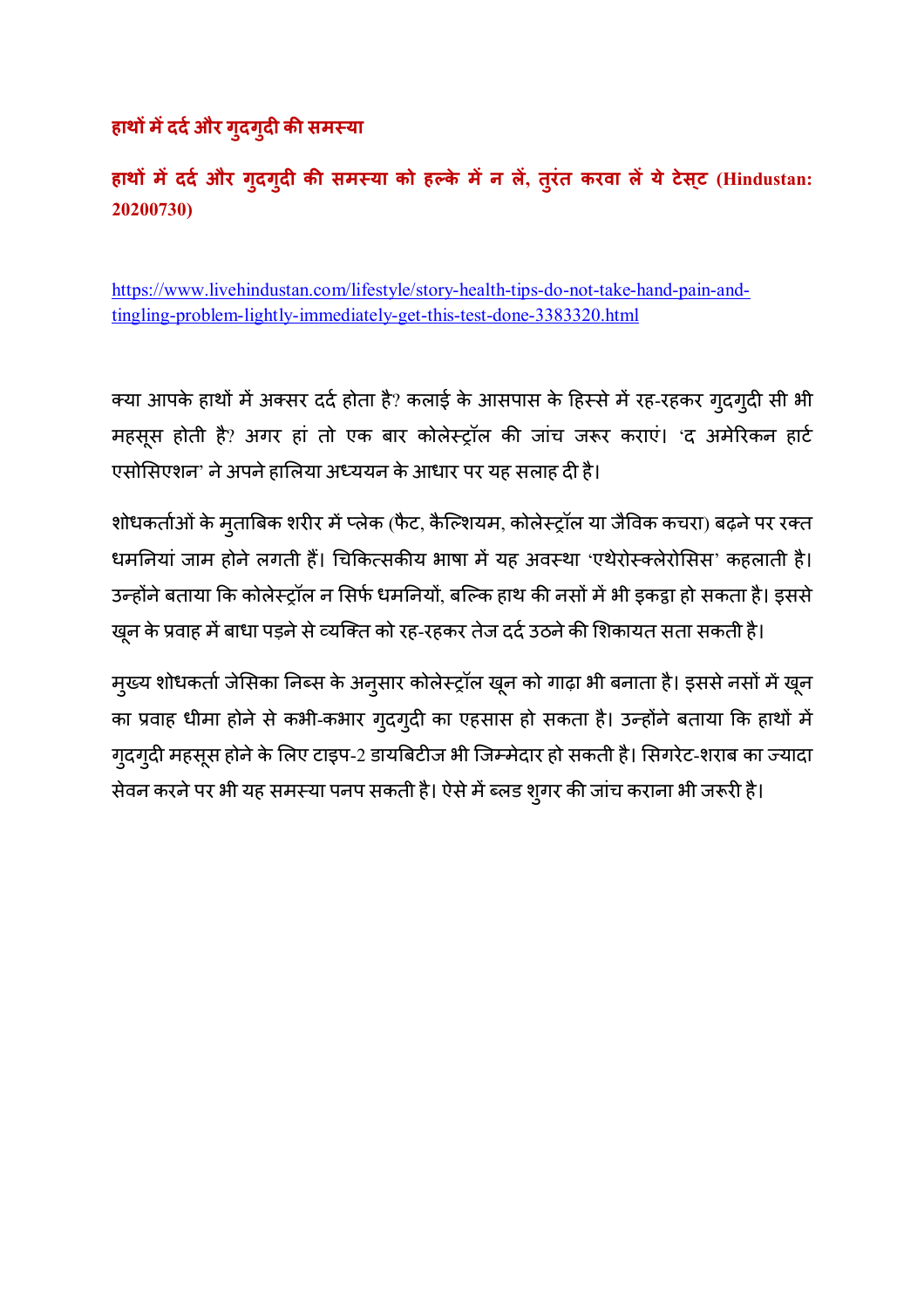#### **Immunoprotein**

# **Explained: Immunoprotein found to impair coronavirus-cell interaction (The Indian Express: 20200730)**

https://indianexpress.com/article/explained/explained-immunoprotein-found-to-impaircoronavirus-cell-interaction-6529929/

The protein, called LY6e, is produced by the human immune system.

A new study has found that an endogenous protein (one that originates within the body's systems) prevents coronaviruses, including SARS-CoV-2, from fusing with host cells. The protein, called LY6e, is produced by the human immune system. Researchers from Germany, Switzerland have published their findings in the journal Nature Microbiology.

LY6e was discovered in 2017, during research by virologist Stephanie Pfänder (then with the Institute of Virology and Immunology in Switzerland, now with Ruhr-Universität Bochum in Germany) in Charles Rice's lab at Rockefeller University in New York, in order to identify genes that prevent coronavirus infections.

Since then, further investigations has shown that the protein exerted this inhibitory effect on all analysed coronaviruses, including. Tests with different cell cultures have shown that LY6e affects the ability of the virus to fuse with the host cells.

This was validated in an animal model. Mice lacking Ly6e in immune cells were found highly susceptible to a normally non-lethal mouse coronavirus and succumb to infection.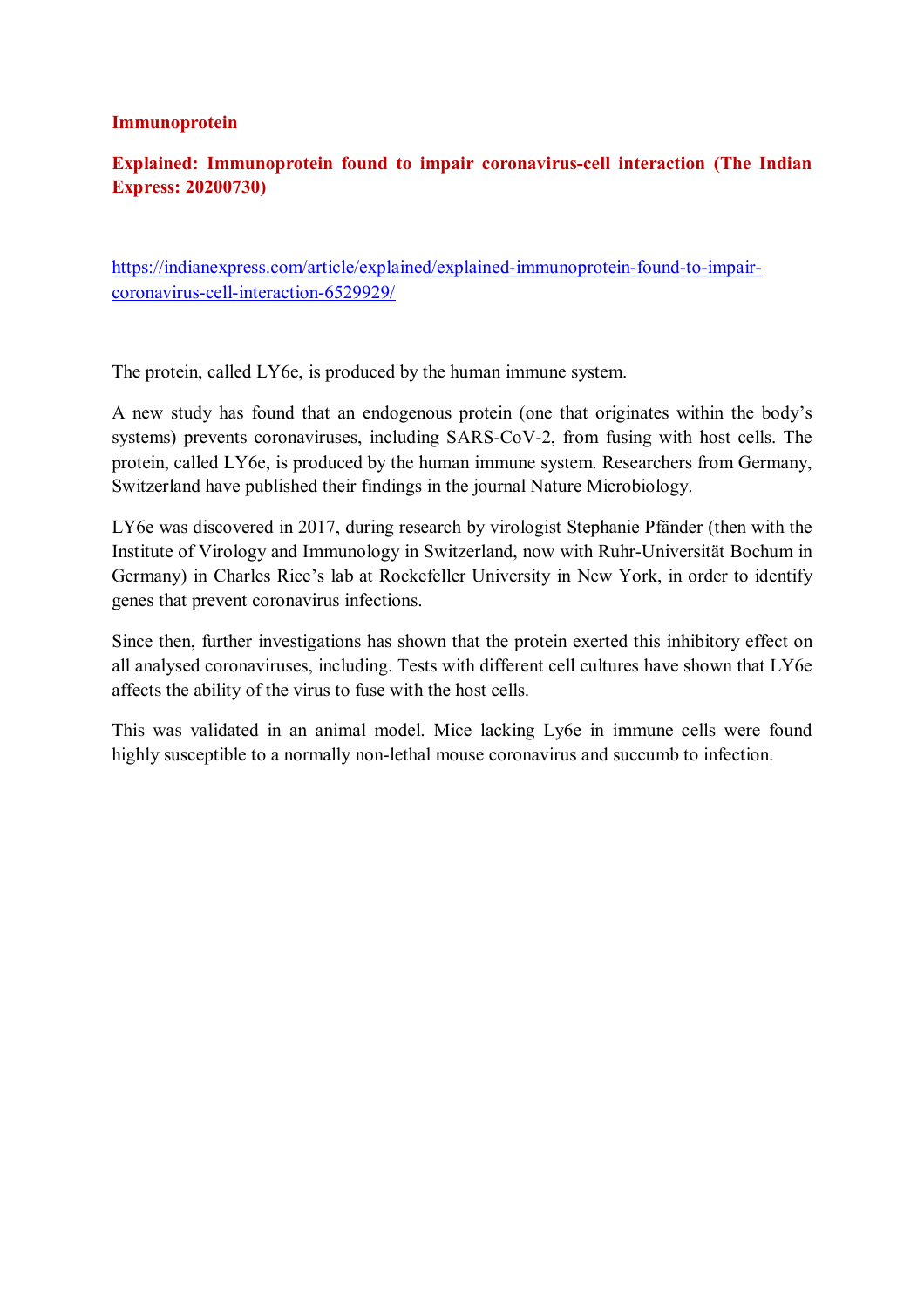http://onlineepaper.asianage.com/articledetailpage.aspx?id=15010443

# **BMC** hopes that herd immunity, at least in slum pockets, can be attained '57% of Mumbai slumdwellers have antibodies'

**AGE CORRESPONDENT** MUMBAI, JULY 29

Buoyed by the results of<br>sero-prevalence survey, in which 57 per cent people<br>tested in Mumbai slums were found to have antibodies to Covid-19, the Brihanmumbai Municipal Corporation (BMC) hopes that herd immunity in<br>Mumbai, at least in the slum pockets,<br>attained soon. can be

Mumbai is the worst coronavirus-affected city in Maharashtra with over 1.20 lakh Covid-19 patients and over 6,200 deaths so far. Nearly 60 per cent population of the metropolis resides in the slums,<br>which are found to be major hotspots of coronavirus.

The SARS-CoV2 seroprevalance study was conducted by the BMC jointly with Niti Aavog and Tata Institute of Fundamental Research (TIFR) on almost 7,000 people in three civic wards in the city. According to the survey, 57 per cent of the people tested in slum pockets had antibodies to Covid-19 as against 16 per cent in nonslum pockets.

"These results will be valuable to learn more



A health worker while conducting screening for Covid-19 at a childrens  $-PTI$ home in Mumbai.

herd immunity. about Although it is still unclear what level of prevalence<br>leads to herd immunity, findings indicate that at least in slums this could be attained sooner than

later, if the immunity exists and persists in a significant proportion of the population. Herd immunity can be achieved when around 60 per cent of the population has been<br>exposed to the virus," said Dr Daksha Shah, BMC deputy executive health officer.

Herd immunity is the resistance to the spread of a contagious disease within a population that<br>results if a sufficiently high proportion of individuals are immune to the disease. The survey prevalence showed  $in$ was marginally women

higher than in men, but the age wise prevalence in the population was comparable in these wards. The<br>BMC is planning to carry out a repeat survey in the same three wards in August to capture changes in prevalence rates.<br>"While the survey pro-

vided information on presence of neutralizing antibodies and risk factors on SARS-CoV2 infection, the planned repeat surveys<br>will provide information about infection spread in both slums and non-slums and could inform about herd immunity," said a **BMC** official.

#### **Clinical Trial**

**Drug Regulator asks Serum Institute to furnish revised protocol for COVID-19 vaccine clinical trial (New Kerala: 20200730)** 

https://www.newkerala.com/news/2020/134360.htm

New Delhi July 29: The Central Drugs Standard Control Organisation (CDSCO) has advised the Serum Institute of India (SII) to submit a revised protocol to perform the clinical trials in India for potential COVID-19 vaccine.

The move comes when the Subject Expert Committee evaluated the submitted protocol by SII and it has recommended several observations to the pharma giant to furnish revised protocol.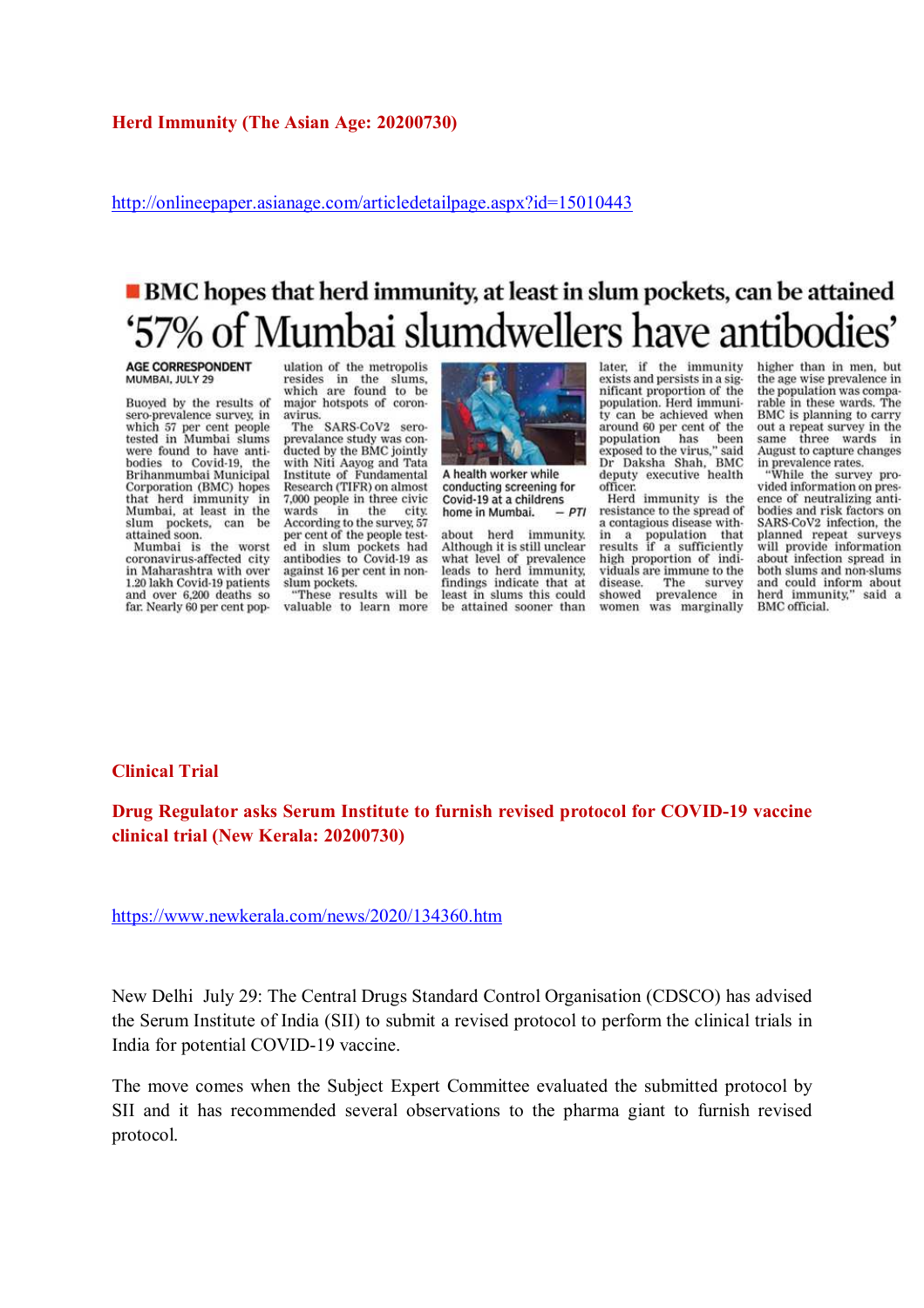The domestic pharma giant has partnered with AstraZeneca for manufacturing the Oxford vaccine candidate for highly infectious disease COVID-19

"Our Subject Experts Committee reviewed the Serum Institute thoroughly and it has observed several recommendations like--assessment and statistical analysis, drop-out rate, immunity analysis etc. It is a comprehensive scientific analysis," a senior health ministry official informed ANI.

On July 25, ANI reported that SII had submitted its application to the Drugs Controller General of India (DCGI) seeking permission to perform the phase 2/3 human clinical trials of the potential vaccine.

The pharmaceutical company will perform an observer-blind, randomised controlled study enrolling at least 1,600 participants to determine the safety and immunogenicity of 'Covishield'.

A Lancet medical journal report has stated that a vaccine candidate developed at the University of Oxford has shown encouraging results and it appears to be "safe, well-tolerated, and immunogenic.

Last week, Oxford University announced the satisfactory progress with the vaccine, making it one of the leading ones among the dozens of vaccine candidates being developed around the world. The clinical trials of a potential COVID-19 vaccine on humans began in April.

There was no immediate response from SII when ANI contacted them to take their version.

## **Mental Health**

**How to help someone who is having a panic attack (Medical News Today: 20200730)** 

https://www.medicalnewstoday.com/articles/how-to-help-someone-who-is-having-a-panicattack

How to help

Breathing techniques

What not to do

Warning signs and getting help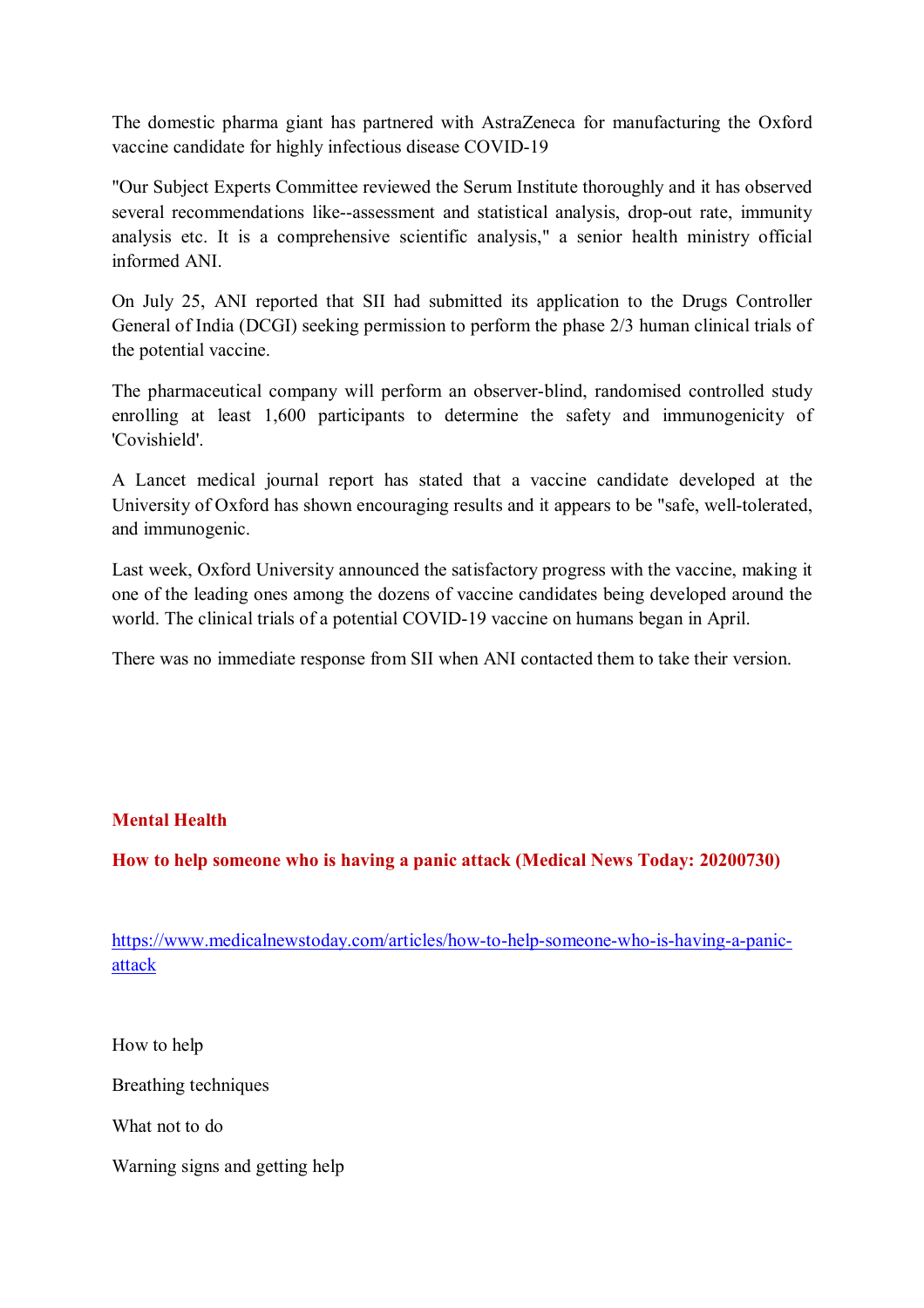#### Symptoms

#### Summary

A panic attack is a sudden, intense episode of overwhelming fear and anxiety. There are several ways to help a person who is having a panic attack. These include using grounding techniques and helping them get their breathing under control.

In this article, we discuss how to help someone during a panic attack. We cover grounding tips, early warning signs, and when to get help.

How to help someone during a panic attack

Suggesting grounding techniques, such as sitting down or counting to 10, may help a person experiencing a panic attack.

Due to the extreme nature of the symptoms, it is important to understand how to react when someone has a panic attack, as they may feel as though they are dying during an episode.

Certain strategies and methods can help alleviate panic, ease the situation, and even stop the symptoms from getting worse. The ways a person can help include:

## Remaining calm

Panic attacks are unpredictable and happen for different reasons. Among those who experience panic attacks, some may only have a couple of attacks in their lifetime, while others have recurrent attacks. One 2016 report shows that most people who have one panic attack will likely have more.

As panic attacks come without warning, they can be very scary, and it is important for everyone else to stay calm. A panicked response can make the situation worse.

Symptoms of a panic attack typically reach peak intensity in 10 minutes. So it is important that people act quickly to help alleviate the symptoms where possible.

Making conversation and positive affirmations

What a person says in response to someone having a panic attack is just as important as what they do. Engaging in conversation can distract from the extreme symptoms and help the person regulate their breathing. It is important to ask whether a person requires help rather than just assuming that they do. Here are some guidelines on what to say and do:

Ask questions: Introduce yourself and ask if the person needs help. If so, ask them if they think that they are having a panic attack and whether they have had one before. This prompt may remind them about previous attacks and how they recovered.

Stay or go: Let the person know that they do not have to stay where they are. Leaving a certain situation can take the pressure off someone having a panic attack. Find out what makes them feel most comfortable.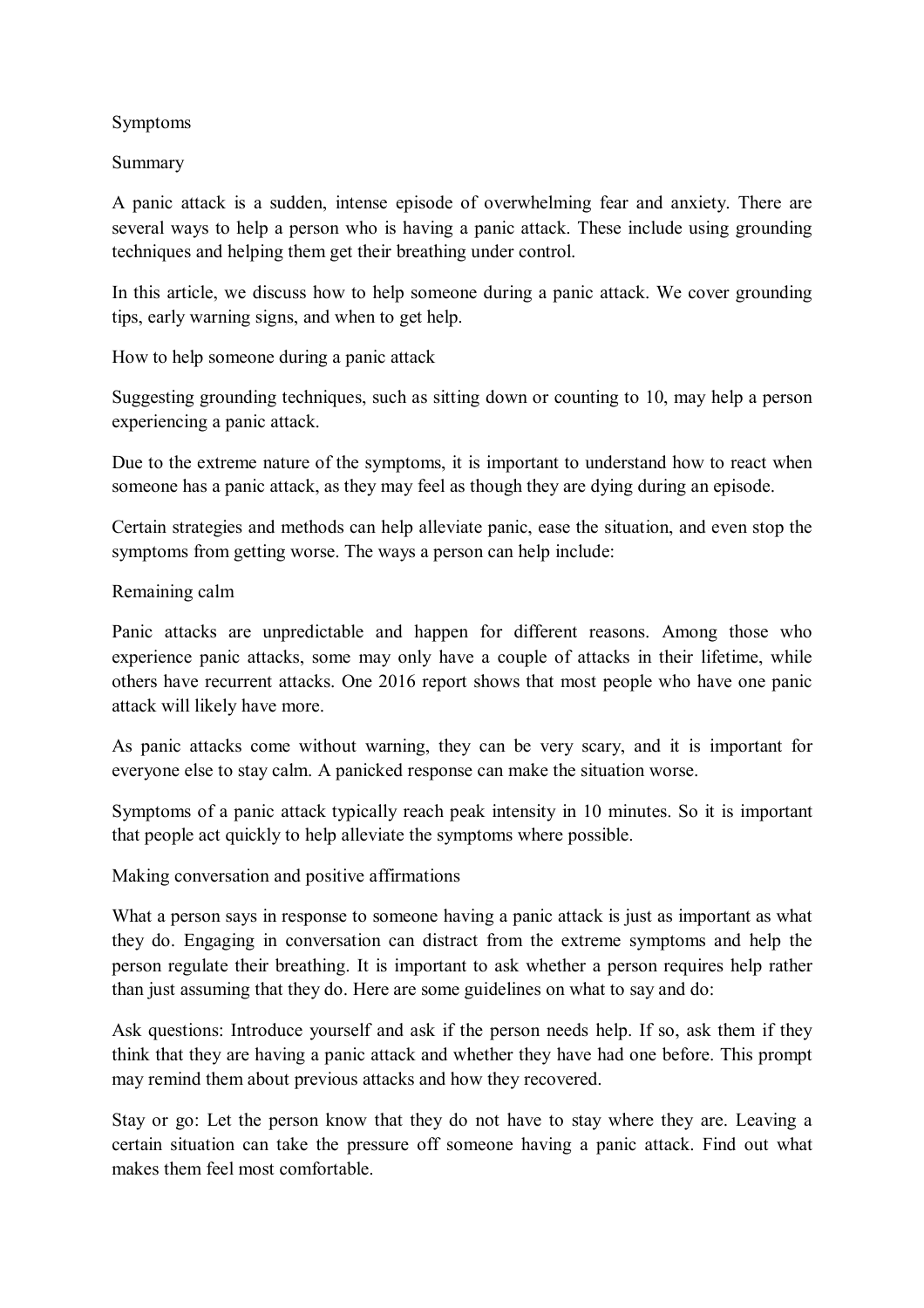Kind words: Staying positive and nonjudgmental is important. Help the person understand that you are there to assist them, they are safe, and they are going to get through this. Remind them that the panic attack is only temporary.

Have a friendly conversation: An engaging chat can help distract a person from their symptoms. If you are a friend, gently bring up a topic that they are interested in to help them think of something else.

Suggesting grounding techniques

When a person has lost control of themselves and their surroundings, grounding techniques can help them come back to the present moment. These techniques include:

Sitting down: Relaxing in a comfortable chair sounds simple, but it can be extremely effective. With the feet comfortably on the floor, a person should focus on breathing in and out slowly and how it feels sitting on the chair.

The 5-4-3-2-1 technique: Focusing on other things in the room and different senses can distract the person from the panic attack. They can focus on identifying five items to see, four objects to touch, three noises to hear, two different smells, and one taste.

Simple maths: Counting from one to 10 out of order or performing simple mathematical calculations, such as times tables, provides something else on which to concentrate.

Focus: Ask the person what day of the week it is, who they are with, and where they are.

Providing ongoing help

Some people may feel embarrassed about having a panic attack, as well as finding it stressful. Continuing support and engagement will help ease their anxiety. Reach out by checking in now and again. Finding out more about the condition may also help if the situation happens again.

How to help someone breathe during a panic attack

When a person is experiencing a panic attack, it is important that they get their breathing under control. Someone trying to help should not give them a paper bag to inhale and exhale from, as this could make them pass out.

Instead, it is better not to bring attention to their breathing and to keep calm and breath normally so that they can mirror this pattern. This method should hopefully get their breathing back under control.

What not to do when someone is having a panic attack

Helping someone who is having a panic attack can be very stressful, so it is important that a person is mindful of what actions could make a panic attack worse.

Actions that could make a panic attack worse include: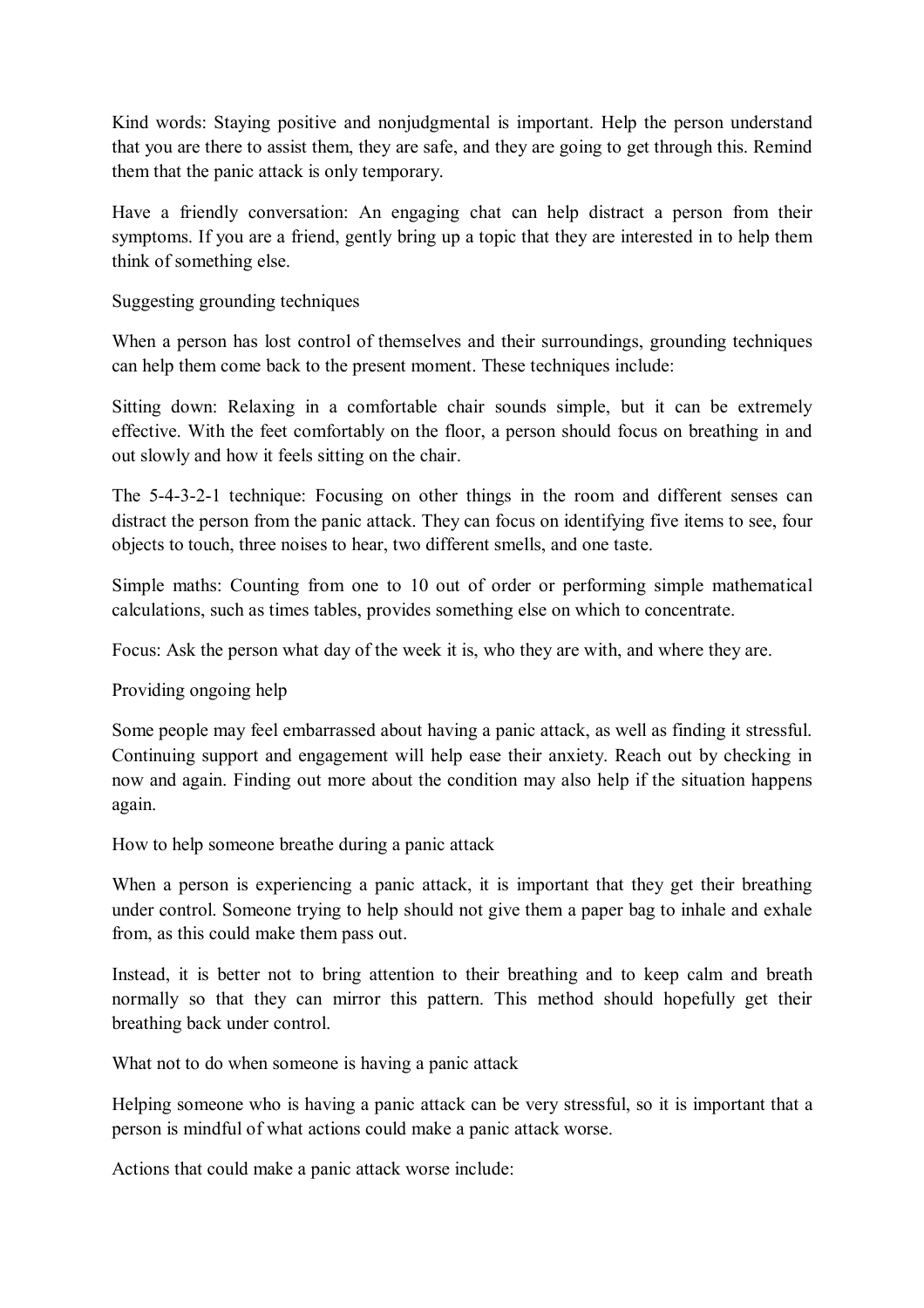Saying "calm down": While getting a person to talk is vital, phrases such as "calm down," "don't worry," and "try to relax" could make the symptoms worse.

Becoming irritated: Remain patient to help a person deal with a panic attack and do not belittle their experience. The focus should be on them, for however long it takes the symptoms to pass.

Making assumptions: Always ask a person what help they need, rather than assuming or guessing the correct advice.

Warning signs and when to get help

While a panic attack can happen very suddenly, the person will often experience warning signs. These may include:

shortness of breath

feelings of terror or dread

shaking and dizziness

heart palpitations

feeling as though they are dying

Someone having a panic attack may not feel comfortable asking for help. However, the symptoms could last for hours with one panic attack rolling into another, so a person should get medical assistance if they feel that it is necessary.

Pain in the arms or shoulders is also a concern, as the symptoms of a heart attack and panic attack can be similar. If a person has not had a panic attack before, has chest pain, and is vomiting, dial 911 immediately.

People who frequently have panic attacks may wish to consider joining a support group or, if possible, relying more on family members and friends to help prevent panic attacks from reoccurring.

Panic attack symptoms

Panic attacks can start without warning, and they can be frightening. An attack can happen when a person is relaxed or even asleep. While the symptoms vary, common ones include:

rapid heart rate sweating, trembling, or shaking shortness of breath feeling sick or nauseated a loss of control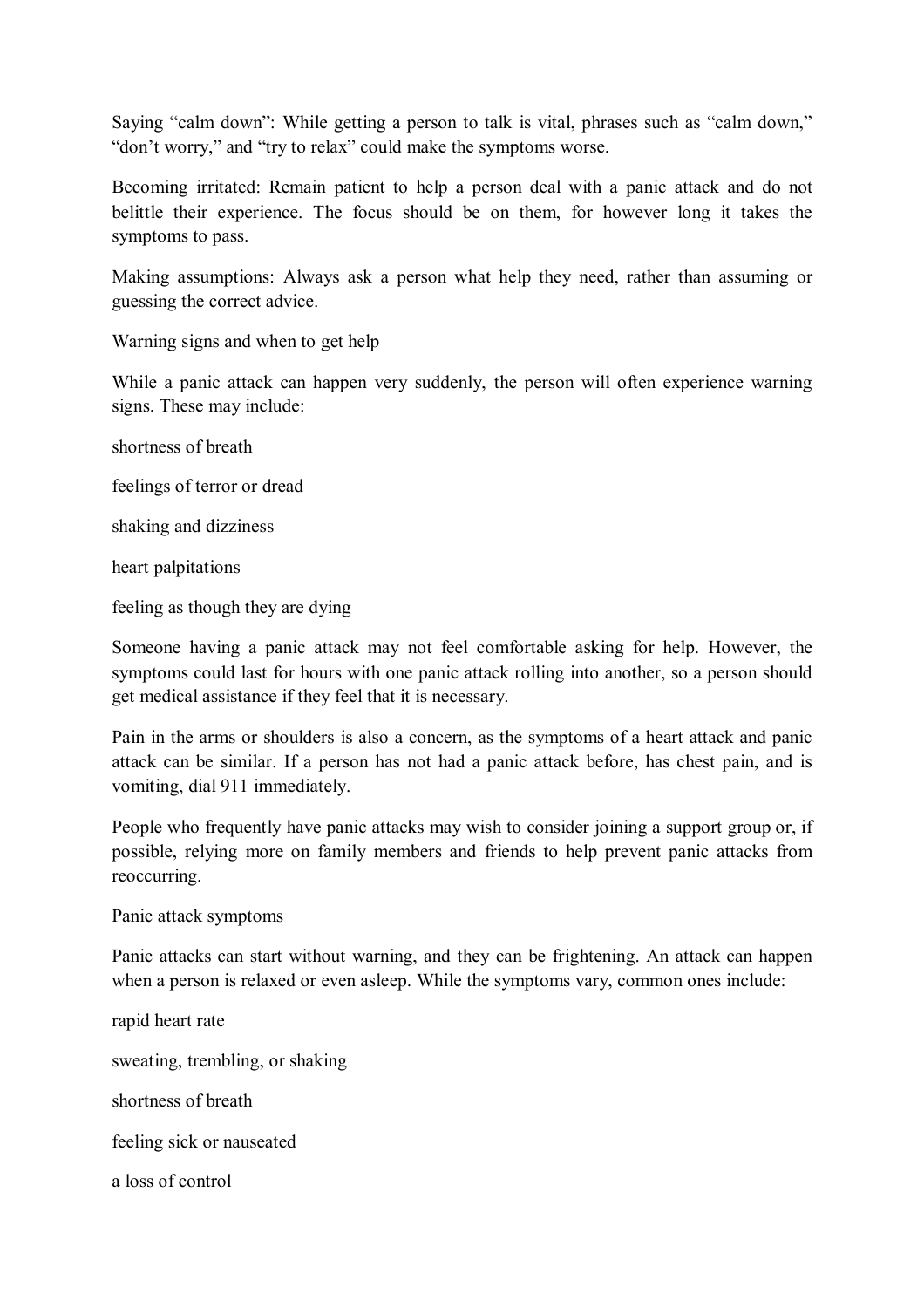sense of impending danger

chest pain and stomach cramps

lightheadedness or faintness

People who have panic attacks may receive a diagnosis of panic disorder. According to the Anxiety and Depression Association of America, statistics show that panic disorder affects about 6 million adults in the United States, or 2.7% of the population.

Summary

Panic attacks are scary for everyone involved, especially when they happen suddenly.

As the person's stress levels rise, it is essential for others to stay calm and empathetic. How they respond to the person experiencing the attack can influence its severity.

If a person is experiencing other symptoms, such as nausea and vomiting, they may be having a heart attack. In this case, it is essential to dial 911 immediately.

## **Hepatitis C**

# **Hepatitis C infection: 'Not a death sentence, it is highly curable' (Medical News Today: 20200730)**

https://www.medicalnewstoday.com/articles/hepatitis-c-infection-not-a-death-sentence-it-ishighly-curable

For World Hepatitis Day, Medical News Today spoke with Dr. Alexandra Buzea about hepatitis  $C$  — how the infection manifests, what treatments are available, and how to fight harmful stereotypes and misinformation about this illness.

Medication can cure 95% of HCV infections, Dr. Alexandra Buzea pointed out.

July 28 is World Hepatitis Day, the yearly day of awareness of hepatitis, a viral infection that affects the liver. It can result from different strains of the hepatitis virus: A, B, C, D, or E.

Hepatitis C infections are some of the most common that affect the liver. They are caused by the hepatitis C virus (HCV).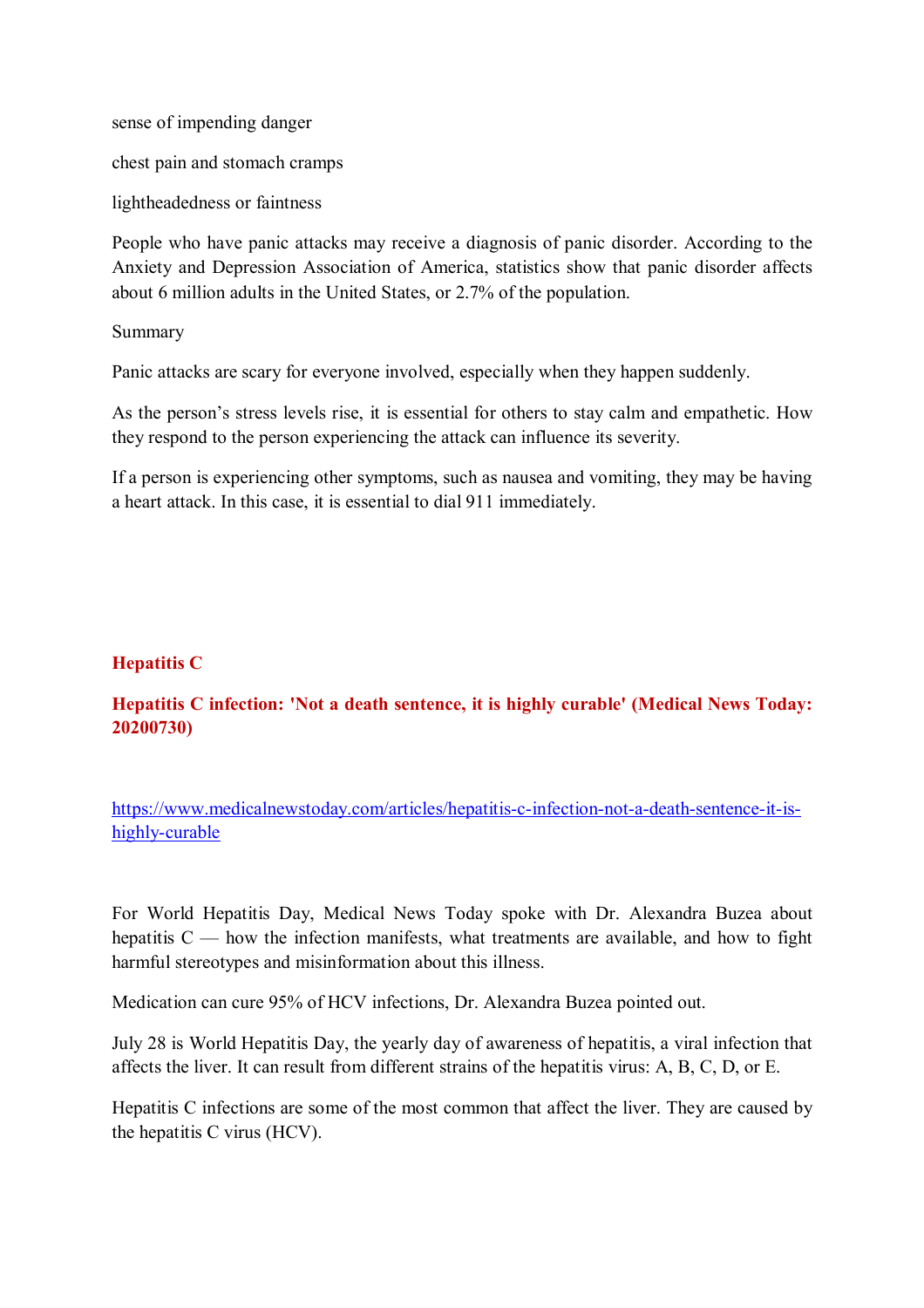Globally, HCV affected an estimated 71 million people in 2015, and between 2013 and 2016, about 2.4 million people in the United States were living with HCV infections.

If a person does not receive a diagnosis and treatment, an HCV infection can become chronic, leading to a risk of cirrhosis, which is scarring of the liver.

Because initial symptoms of an HCV infection can go undiagnosed for a long time, the Centers for Disease Control and Prevention (CDC) now advise "one-time hepatitis C testing of all adults (18 years and older) and all pregnant women during every pregnancy."

To better understand how HCV infections manifest, what treatment options there are, and how to combat harmful stereotypes about the condition, MNT has spoken with Dr. Alexandra Buzea.

Dr. Buzea is a vascular surgeon with additional experience in liver, or hepatic, transplantation affiliated with the Ponderas Academic Hospital, in Bucharest, Romania.

We have lightly edited the interview transcript for clarity.

HCV cannot be contracted through hugging, 'so hug away!'

MNT: What is hepatitis C, and what are its effects on health?

Dr. Alexandra Buzea: HCV is a well-known virus that can affect the liver, both in an acute form and in chronic form. HCV can lead to hepatitis — characterized by inflammation of the liver cells — ranging from a mild form lasting a few weeks to a lifelong disease.

What people need to understand is that this virus, although highly curable, if left untreated, becomes one of the main causes of cirrhosis and liver cancer.

Most people do not exhibit any symptoms, but a few "unlucky" ones may experience fatigue, fever, nausea, vomiting, abdominal pain, and even jaundice.

MNT: How can a person contract HCV?

Dr. Alexandra Buzea: The most common way of becoming infected is through exposure to infected blood. A small quantity of it is enough for someone to contract the virus.

Although the most cited means of infection are through intravenous drug use, unsafe injection practices, contaminated blood transfusions or blood products, or inadequate sterilization of medical equipment, sometimes a small cut on the finger will suffice.

We should also mention other, less common ways of contracting HCV, like unsafe sexual practices or through birth. A mother who has contracted HCV can pass it on to her baby, but not through breast milk.

Hepatitis C is also not transmitted through sharing food or water with an infected person or through hugging them, but small gestures such as these can help them feel loved and safe in their community and help them recover faster — so hug away!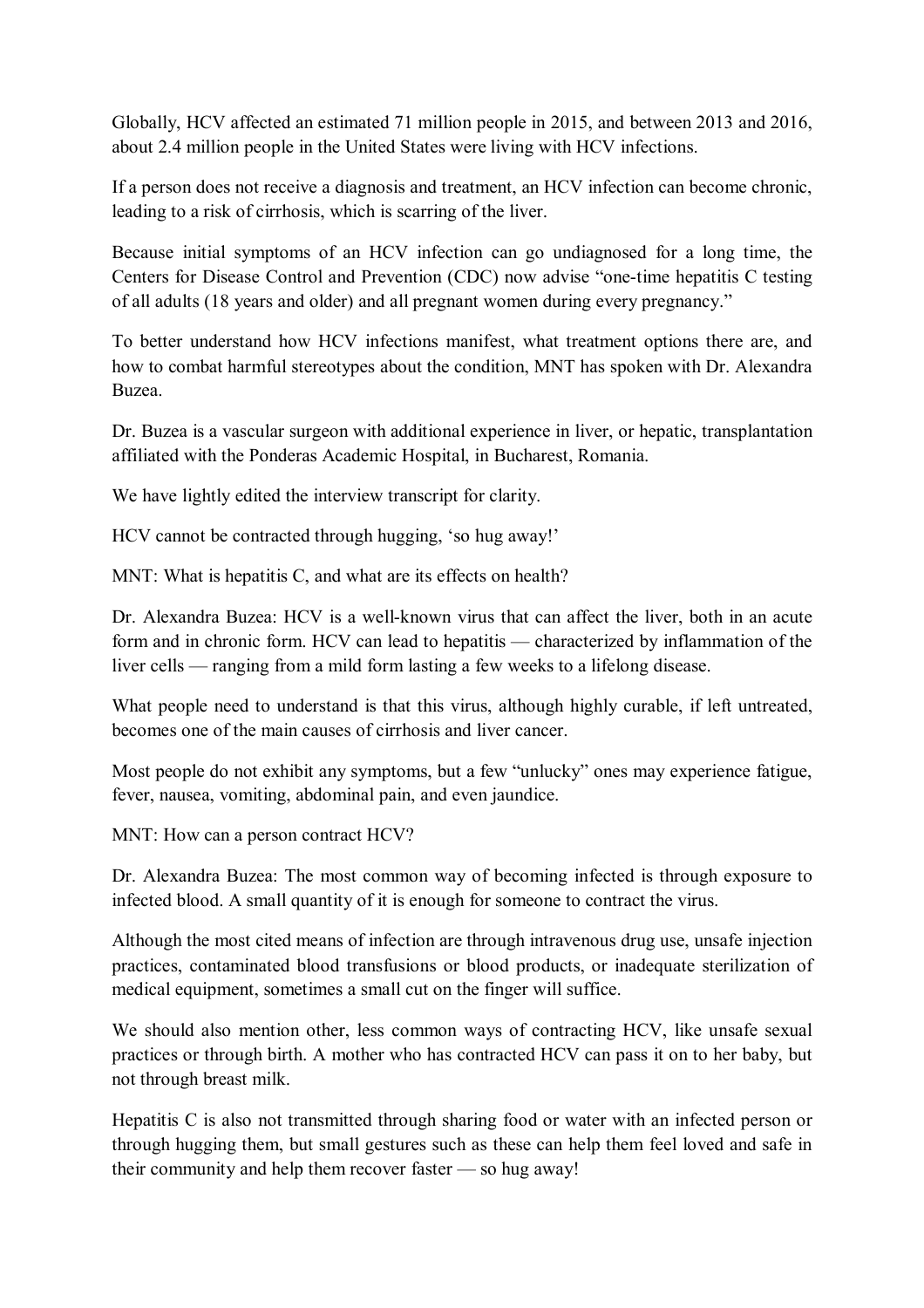MNT: What are some therapeutic options?

Dr. Alexandra Buzea: Unfortunately, there is no vaccine available at the moment, but there are a few treatment options, and, of course, prevention plays a key role in medical practice.

Antiviral medication, pangenotypic direct-acting antivirals, can cure up to 95% of patients. We have to be aware that only about 30% of patients clear the virus spontaneously in 6 months and do not require treatment.

The rest will develop a chronic infection and will need antiviral medication, usually over 12– 24 weeks, depending on the presence or absence of cirrhosis.

For people already infected with HCV, immunization with the hepatitis A and B vaccines is crucial in preventing co-infection and protecting the liver.

'People need to be more empathetic and minimize the stigma'

MNT: Studies such as this one, published in Public Health Reports in 2016, suggest that baby boomers are the generation with the highest rate of HCV infections. Why is that?

Dr. Alexandra Buzea: HCV infections occur worldwide, but depending on the country, the virus can be concentrated in certain populations and, yes, even in certain age groups.

A few factors to blame could be infection control practices that were historically insufficient in HCV infection, the generation's low compliance with screening, misinformation, the fear of disease — any disease — and the fact that, in many countries, the genotype distribution remains unknown.

Also, approximately 80% of people do not exhibit any symptoms after infection, or [they] experience general ones, such as fatigue, fever, or nausea, that do not prompt them to seek medical attention right away.

MNT: There are many harmful myths about HCV infections, such as the belief that they are incurable. How might the media and healthcare organisations fight such disinformation and encourage people to seek treatment and support?

Dr. Alexandra Buzea: Healthcare organizations can fight disinformation only through the help of mass media. Any means of communication is encouraged — newspapers, TV, radio, social media apps… even smoke signals, if that leads to a higher understanding of diseases.

However, the information sources must be reliable. The World Health Organization (WHO) and the CDC are trustworthy and offer helpful explanations.

Taking the advice of a neighbor who recommends a tea because they used it and it "helped with liver problems" is not the best idea, because it can delay access to a treatment plan and affect the patient's general health status.

Our collaborators in public relations carry the burden of developing informative campaigns that reach a broad spectrum of audiences.